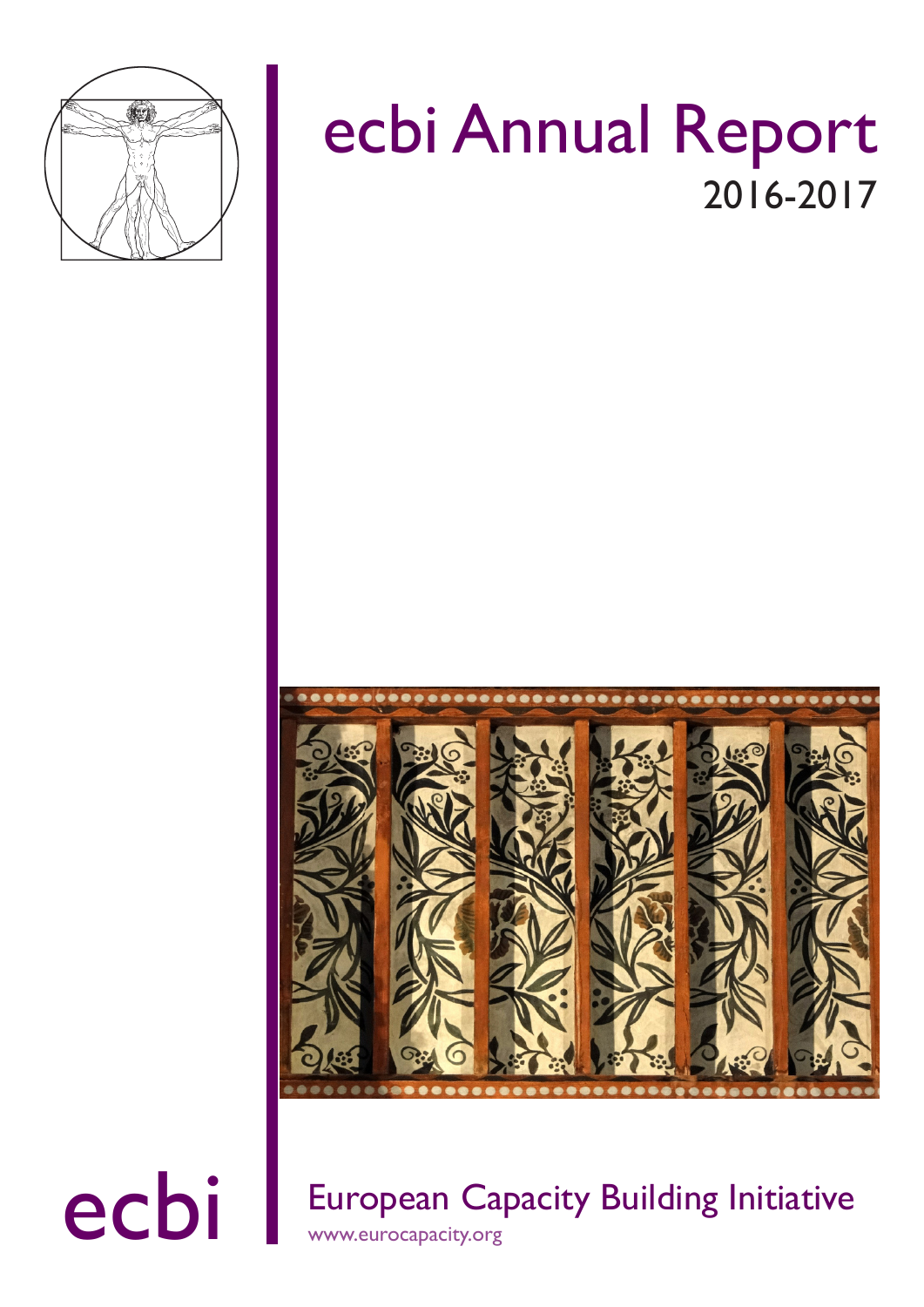## **TABLE OF CONTENTS**

| Message from the Director                                                                     | $\overline{2}$          |
|-----------------------------------------------------------------------------------------------|-------------------------|
| Message from the Advisory Committee Co-Chairs                                                 | $\overline{\mathbf{4}}$ |
| ecbi Activities                                                                               | 6                       |
| Fellowship Programme                                                                          | 6                       |
| 2016 Bonn Seminar                                                                             | 6                       |
| 2016 Oxford Fellowship and Seminar                                                            | 9                       |
| Adaptation Fund Board Seminar on Resource Mobilisation and Potential Linkages with the<br>GCF | 13                      |
| Ad hoc Seminar on Enhanced Direct Access in Bangladesh                                        | 4                       |
| Dialogue on EDA in Nepal                                                                      | 15                      |
| 2016 Finance Circle Meeting                                                                   | 15                      |
| <b>Training</b>                                                                               | 16                      |
| Regional Training Workshop for South and South East Asia                                      | 16                      |
| Regional Training Workshop for Francophone Africa                                             | 20                      |
| Regional Training Workshop for Anglophone Africa                                              | 23                      |
| Pre-COP Training Workshop                                                                     | 26                      |
| <b>Publications and Policy Analysis Unit</b>                                                  | 29                      |

**Cover picture***: Detail from the Debating Room of the Oxford Union, a venue for the 2015 Fellowship and Seminar.*

ecbi European Capacity Building Initiative<br> **1**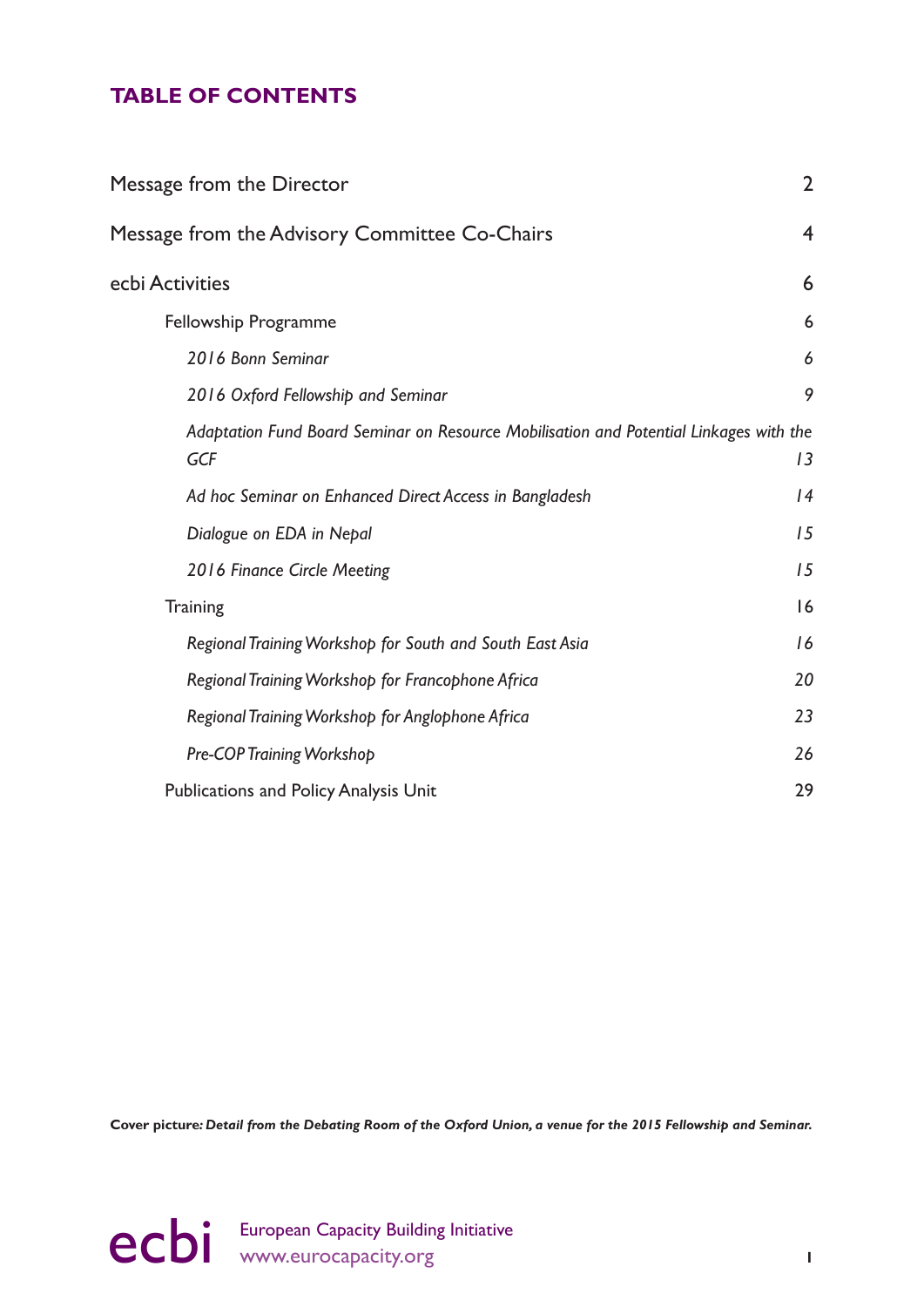## <span id="page-2-0"></span>**MESSAGE FROM THE DIRECTOR**



## **Benito Müller**

 *Managing Director, Oxford Climate Policy*

This has been a busy year for all three branches of the ecbi: the Fellowship Programme, the Training and Support Programme, and the Publications and Policy Analysis Unit.

## **Publications and Policy Analysis Unit**

The ecbi Publications and Policy Analysis Unit (PPAU) has produced printed Pocket Guides on the Paris Agreement in English and in French; four policy briefs; one background paper; five discussion/options notes; two submissions; and five meeting reports this year.

Not surprisingly, the focus of most publications was on the Paris Agreement and its elements, notably its socalled 'ambition mechanism'. But we also published papers on 'old' topics, such as how to enhance multilateral climate finance and the role of smaller 'retail' funds in the financial mechanism of the multilateral climate change regime.

Notably, the PPAU branched out from its traditional activity to produce a Pocket Guide to the Paris Agreement, which proved to be very popular. It was translated into French which was very useful for our training workshop in West Africa, and for distribution during COP 22 in Marrakech, in November 2016.

#### **Training & Support Programme**

The ecbi Training & Support Programme (TSP) continued its support for developing country negotiators to enable them to fully access and participate in the UNFCCC negotiations. Three regional and one pre-COP training workshop were organised for participants from Sub-Saharan Africa and South and South East Asia, as described more fully in the body of this report

The TSP also supported 4 bursary holders to attend UNFCCC negotiating sessions during the reporting period. Logistical support, as well as technical advice and capacity building were provided to each. In addition, they provided research support and advice to the LDC Technology Co-ordinator, and supported the LDC group generally on technology items.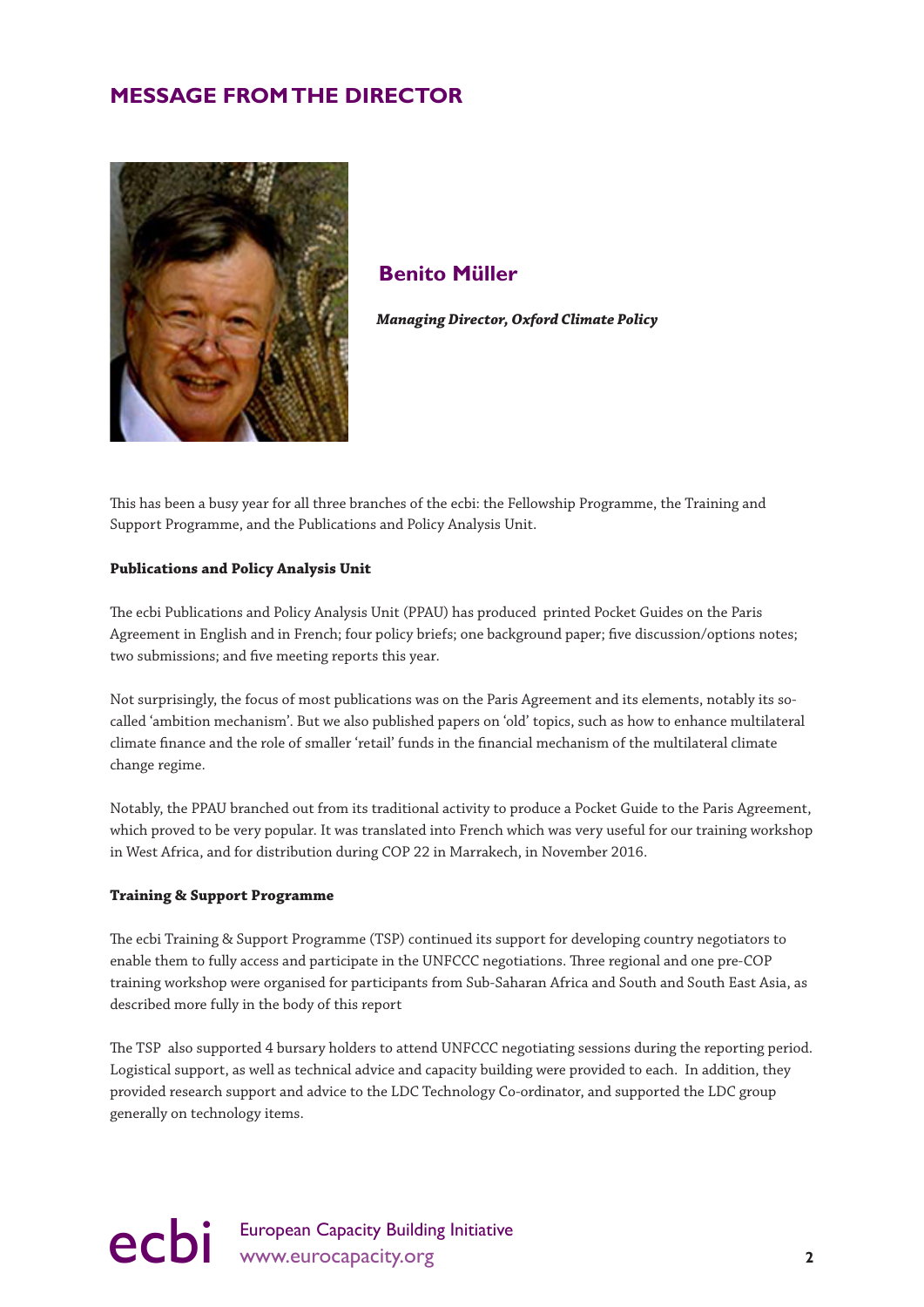The ecbi TSP also organised an informal networking event at the May 2016 Bonn Climate Change Conference for past workshop participants and partners who were attending the negotiations. Similarly, a reception was held following the ecbi pre-COP training workshop in Marrakech before COP22. These events allowed the alumni present to meet and exchange ideas.

## **Fellowship Programme**

Apart from the annual flagship events, the Bonn Seminar and the Oxford Fellowships and Seminar the ecbi Fellowship Programme again organised one-off Ad-hoc Seminars. The first one was in Dhaka, Bangladesh on the topic of Enhanced Direct Access to the Green Climate Fund. At COP 22 in Marrakesh, a Finance Circle Seminar was convened to discuss the role of the Adaptation Fund in the new financial architecture, an issue which proved to be highly controversial during the negotiations. This was followed in March 2017 by a Seminar for members of the Adaptation Fund Board on the topic of resource mobilization and a Seminar in Kathmandu again on GCF Enhanced Direct Access.

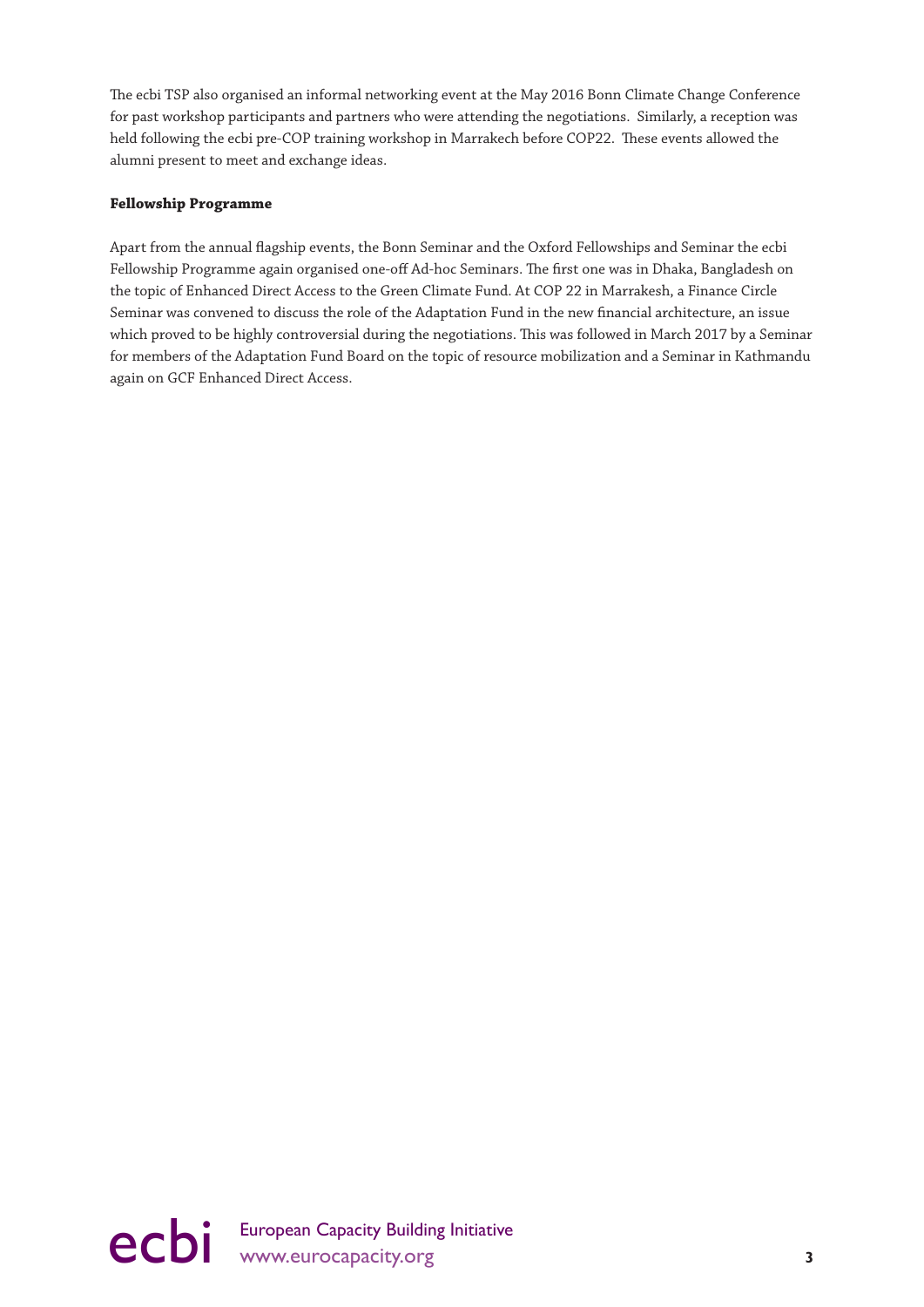## <span id="page-4-0"></span>**MESSAGE FROM THE ADVISORY COMMITTEE CO-CHAIRS**





## **Jan Cedergren and Tosi Mpanu-Mpanu**

The idea of an Initiative to encourage leadership by, and understanding between, European and developing countries arose as a response to the US withdrawal from the Kyoto Protocol in 2001, under George W. Bush. More than a decade later, the European Capacity Building Initiative (ecbi) can claim concrete examples where this partnership has worked to resolve differences in the climate negotiations. The ecbi Fellowships have helped towards a constructive working relationship between Europe and developing countries, while the Training and Support Programme has worked to build the capacity of new developing country negotiators, and create a more level playing field in the negotiations. The Policy and Publications, meanwhile, has grown from playing a strong supportive role, to making ecbi publications instruments for collaboration and for capacity building.

Sadly, after the recent US elections we find ourselves in the same, if not worse, situation than the one that gave rise to the ecbi in the first place. The brief euphoria following the adoption of the Paris Agreement in 2015 has been replaced once again by the spectre of US withdrawal from the Agreement – or at the very least, non-compliance. US President Trump has already signed an executive order to roll back the climate policies put in place by his predecessor Barack Obama, to meet the limited ambition that the US signed on to in the Paris Agreement. Both ways, the non-participation of one of the world's biggest emitters will directly compromise the Paris goal of limiting global average temperature rise to 1.5 C. It will also have equally severe indirect impacts, both on mitigation and adaptation, if the US reneges on its climate finance promises.

One of the strengths of the ecbi in the past few years has been its ability to foresee impediments, and react quickly, to lead the way in finding solutions. The current crisis is no exception. Ecbi has already been working on ways to plug the gap in climate finance if the US withdraws, working innovatively to encourage sub-national contributions and crowdfunding. On the emissions front, it has already identified ways in which the limited ambition of the Paris Agreement can be strengthened and ratcheted up. While there is no substitute for strong action by the US and its allies, the ecbi is working on alternatives that might stop the collapse of the international negotiations.

Innovation does not stop only at finding ways to overcome differences in the negotiations in the ecbi. Over the years, they have also developed methods to encourage collaboration. For instance, the ecbi publications have become an instrument of collaboration, bringing together authors and contributors with differing opinions and presenting them with a forum to understand each other's concerns, and work towards constructive compromises where possible. They are also an instrument for capacity building, bringing global experts and lead negotiators together to work on background and policy papers.

# ecbi European Capacity Building Initiative<br>
4<br> **4**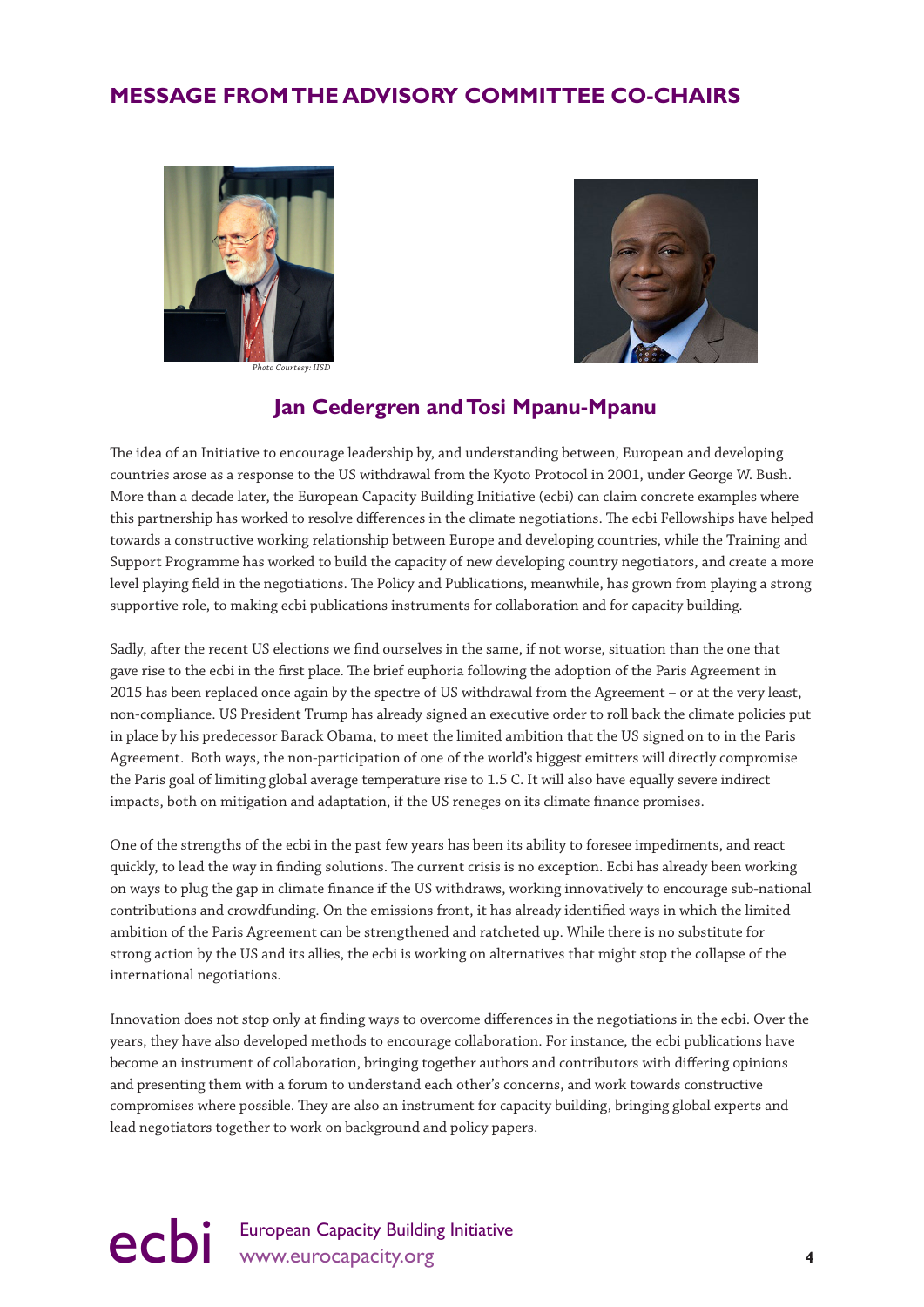This past year the ecbi's work on training new negotiators from developing countries particularly least developed countries, has continued in full swing thanks to financial support from International Climate Initiative (IKI) of the Federal Ministry for the Environment, Nature Conservation, Building and Nuclear Safety (BMUB), Germany. With assured support over five years, ecbi can take on a more structured and sustained approach to its training and support activities. In the past, "junior" negotiators that trained by ecbi in regional and pre-COP workshops have risen not only to become senior negotiators in the process, but also leaders of regional groups and of UNFCCC bodies and committees, and ministers and envoys back home. These individuals are still part of ecbi's growing alumni, now capacity builders themselves, aiding the Initiative's efforts to train and mentor the next generation of negotiators.

The flexibility of ecbi's approach, and the Initiative's ability to react quickly, however, would not be possible without the flexibility and stability of support from its main donor, SIDA. On behalf of the growing ecbi community, we would like to take this opportunity to thank SIDA, IKI and other regular donors for their support. As the climate waters become choppy yet again, investing in a stronger relationship between the two main groups of countries that have not wavered in their commitment to address climate change becomes even more important.

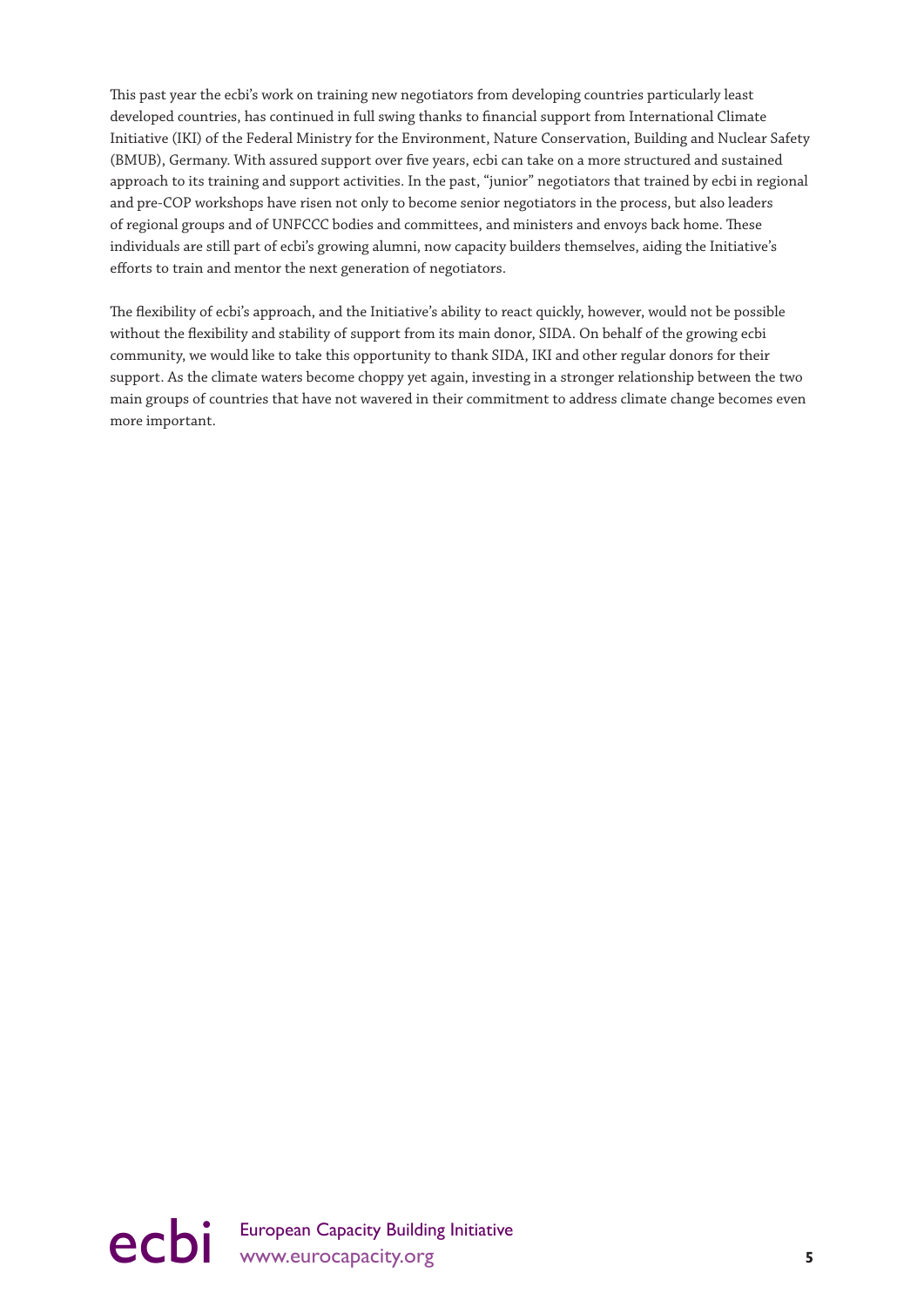## <span id="page-6-0"></span>**ECBI ACTIVITIES**

## **Fellowship Programme**

The Fellowship Programme organised six events during the year: the Bonn Seminar; the Oxford Fellowships and Seminar; an ad hoc Seminar for the Adaptation Fund on Resource Mobilisation and Potential Linkages with the Green Climate Fund; a dialogue on Enhanced Direct Access (EDA) to the Green Climate Fund in Dhaka, Bangladesh; a workshop in Kathmandu on EDA; and a Finance Circle Meeting.

## *2016 Bonn Seminar*

The 2016 ecbi Bonn Seminar, supported by GIZ's Climate Policy Support Project on behalf of the Federal Ministry for Economic Cooperation and Development (BMZ), took place on 22 May 2016 in the Altes Rathaus, Bonn. It was attended by 34 participants, who discussed climate finance post-Paris, the ambition mechanism included in the Paris Agreement, and the Agreement's review mechanisms. The Seminar was opened by Gabriele Klingmüller, Mayor of Bonn.

## **Climate Finance**

This session was chaired by Bo Kjellén, Co-Chair of the ecbi Advisory Committee. Presenting the issue, ecbi Director Benito Müller summarised the key decisions on finance in the Paris Agreement, which he said relate mainly to collecting information, developing accounting methodologies and institutional matters. He said the Paris Outcomes were weak compared to those of the last UN climate change agreement, from the 2010 Cancun climate conference. More ambitious elements put forward by some parties, such as the call by Least Developed Countries (LDCs) for a joint replenishment cycle for all entities serving the Financial Mechanism, had not made it into the Agreement.

Müller went on to describe the proposal for a joint replenishment. He said that a collective quantified goal for climate finance without a common understanding of how progress will be measured is a recipe for unhappiness on all sides. Instead, ways should be sought to genuinely enhance the predictability of public sector contributions to international climate finance, such as encouraging sub-national contributions to international climate finance. Facilitated by an ecbi initiative, the Quebec government had pledged CAD 6 million to the LDC Fund in Paris. Funds were also pledged by the city of Paris and three Belgian sub-nationals. Müller described efforts by ecbi to encourage contributions from other sub-national trading schemes in future, either as a share of emission allowance auction proceeds, or as a share of emission allowances that could then be auctioned by the Funds, as proposed by Norway in 2008. He said the ecbi was also exploring alternatives such as crowdfunding, and implementing a voluntary air passenger levy through the cooperation of airlines.

In the discussion that followed, participants discussed the usefulness of long-term financial goals and overall targets; the proposal for a replenishment cycle; the need for a common and mutually acceptable definition for climate finance; and ensuring predictability.

## **From Contribution Framework to Ambition Mechanism**

This session was chaired by Achala Abeysinghe. Introducing the topic, Müller said the focus would be on how actions are sequenced under the Paris "Contribution Framework" for Nationally Determined Contributions (NDCs), which would include "review cycles" and "communication and updating cycles". He noted lack of clarity on precisely how this sequencing will take place in the Agreement, saying the one thing that was certain was that there would be five-year "global stocktakes" starting from 2023. Müller then described an ecbi proposal to enhance ambition in NDCs, by ensuring that there is a moment in the cycle when all parties take stock of

ecbi European Capacity Building Initiative **6**<br> **example 20** intervention of the www.eurocapacity.org **6**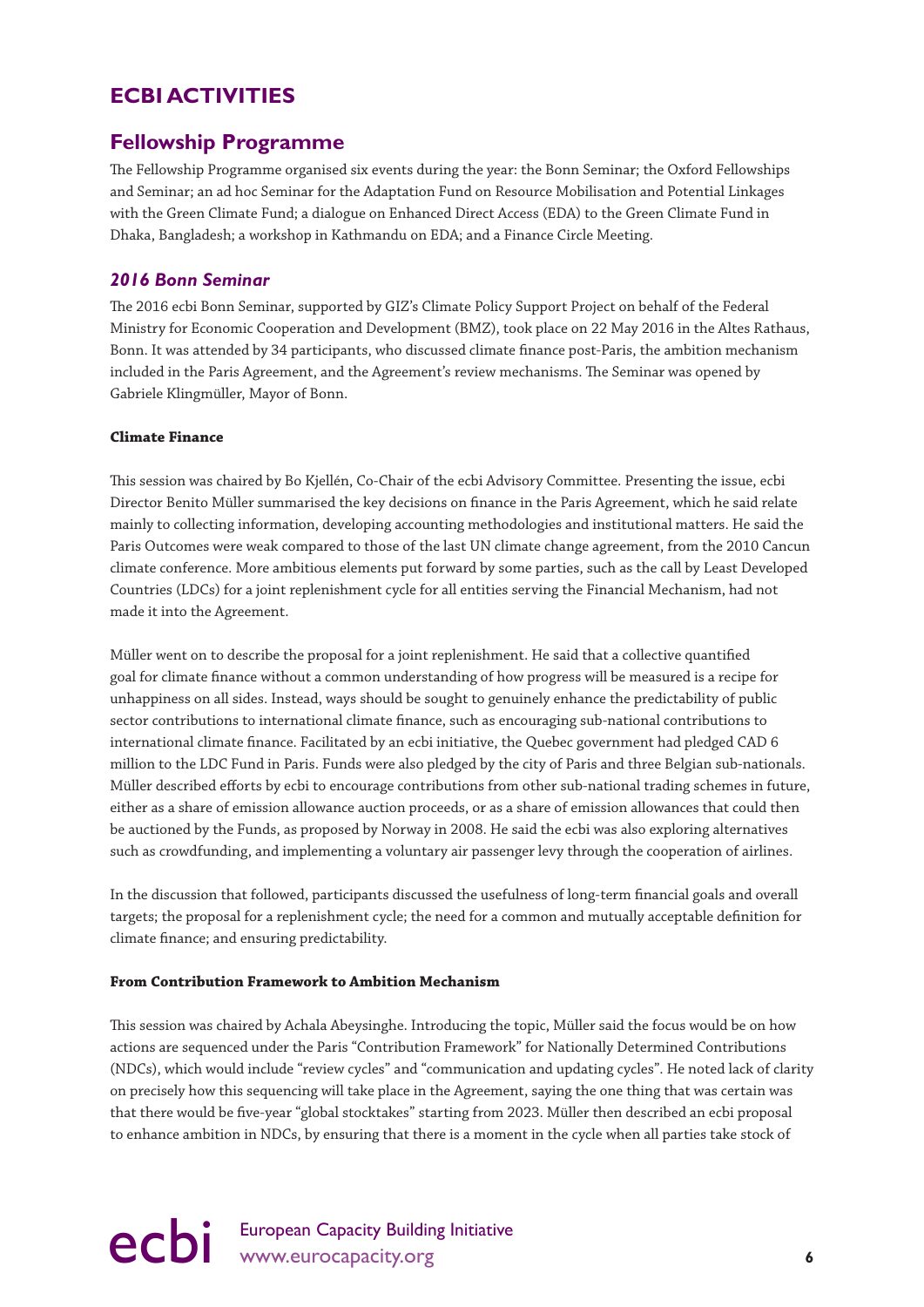progress at the same time in the context of the common overall goal, to compare like with like. He proposed harmonising the two tracks of the Paris Agreement to maximise the potential for ambition, simply by requesting, in 2025, all parties to communicate a 2035 NDC and update their 2030 NDC, and to do so every finance years thereafter.

In the discussion that followed, participants discussed the disadvantages of locking parties into different finance- and ten-year timeframes after they submitted their INDCs; common timeframes or at least common endpoints; and other elements essential to drive ambition.

*Coming [to the ecbi Fellowship] for the first time, I have to admit it was one of the most intellectually sophisticated discussions on finance experienced after Paris.* **Przemyslaw Sobanski** *Deputy Director of Air and Climate Protection, Poland* 

## **Effective Review of Action and Support**

This session, on the three elements of the review mechanism in the Paris Agreement (the transparency framework, global stocktake and compliance mechanism) was chaired by Müller.

Abeysinghe made the first presentation, on the transparency framework and compliance mechanism. She described the scope (action, support, implementation and achievement of NDCs), flexibility, principles, sources of input (based on existing regime, national reports and inventories to track progress), institutional arrangements (review by technical experts), and outputs. Asking if self-determination by countries, in light of capacities, would be sufficient, she noted that while flexibility could encourage participation, it could also limit the predictability and usefulness of the transparency framework going forward. Abeysinghe said the frequency of reporting has been decided for all but LDCs and SIDS, but the frequency of review has not been decided. In terms of the scope of the review on action and support, she said they could focus on particular issue areas and themes, and asked if group reviews were an option. In terms of support and facilitation, Abeysinghe said the Agreement does not clarify how support will be delivered, and to whom. She noted the need to identify barriers to implementation, such as gaps in funding and the capacity to track implementation.

On the compliance mechanism, Abeysinghe said the scope was not very clear, as to whether only compliance with the legally binding elements would be sought, or the entire Agreement (including decisions). She said while "facilitating implementation" could focus on the non-legally binding elements, "promoting compliance" could focus on binding obligations. Abeysinghe noted that there were no legally binding obligations to review action and support. She asked what would trigger a case of non-compliance and hence intervention.

During the discussion, participants discussed the most important elements of the review mechanism agreed in Paris; barriers to implementation and how they will be addressed; and the "forward-looking" nature of the compliance mechanism.

# ecbi European Capacity Building Initiative<br> **PCDi** www.eurocapacity.org **7**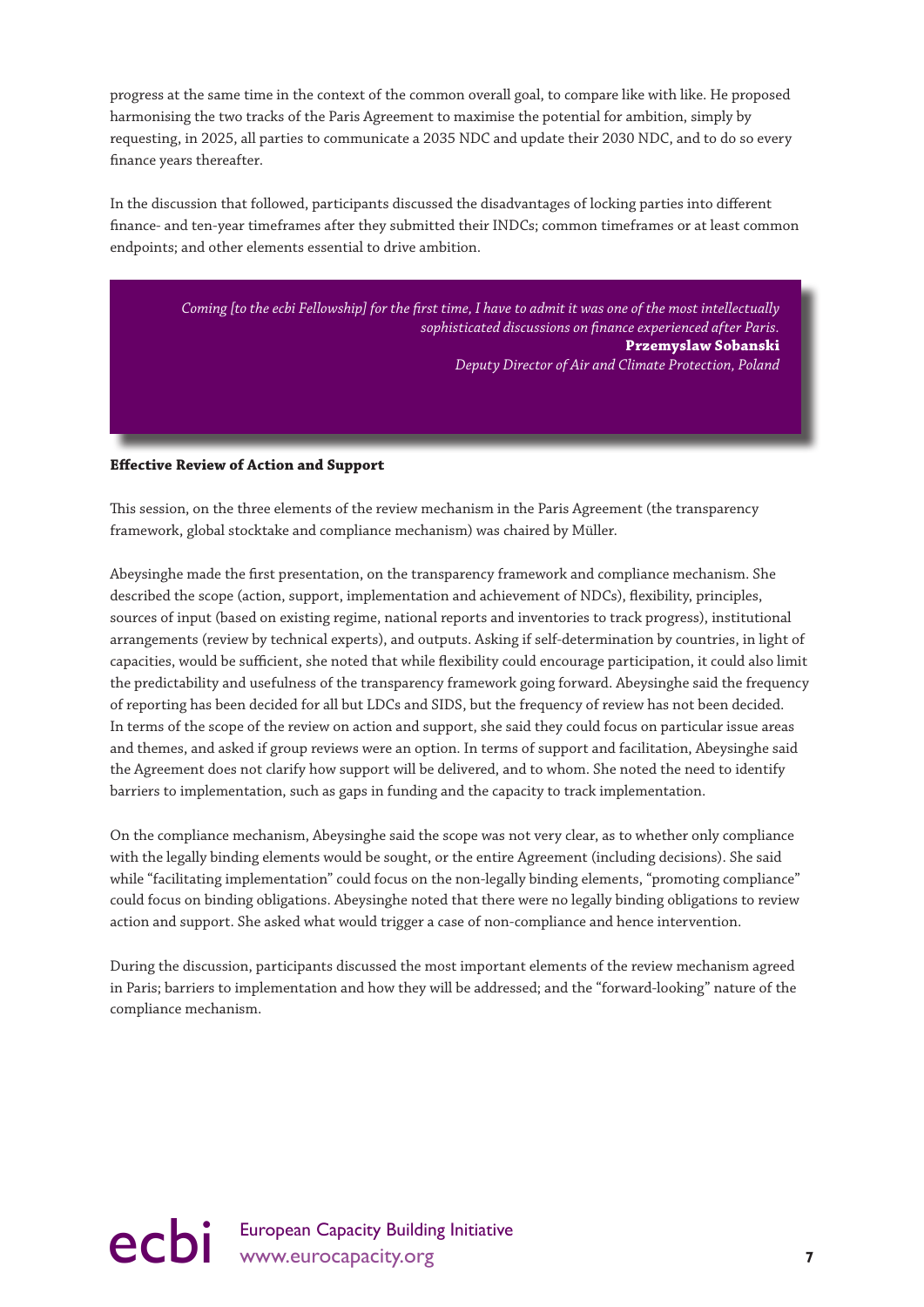## **Enhancing the scope and equity of stocktakes**

Christian Holz from the Climate Equity Reference Project spoke on this topic, discussing proposals made before Paris; the ambition ratchet in the Paris Outcome; and suggestions on strengthening the ratchet and reviews.

Holz noted broad support for individual party reviews; the inclusion of elements of equity and fairness in the review process; and a strong ex ante review process for mitigation, adaptation and means of implementation, at least at the collective level. He noted that the stocktake was limited to collective ambition on mitigation, adaptation and means of implementation, rather than individual parties. The facilitative dialogue, meanwhile, would only be limited to the long-term goal, though at least means of implementation should be part of it. He proposed making a strong link between the 2018 dialogue and the 2023 stocktake by applying the 2023 modalities to the 2018 dialogue, and said the facilitative dialogue should also trigger some review and resubmit activities. Holz said certainty about the scale, delivery and scope of public climate finance; and a robust review mechanism at the level of individual parties (not just the aggregate) were still missing in the Agreement.

On the need for a equity assessment, Holz said climate change is a commons problem, which can only be solved when all major actors see others doing their best to contribute fairly. He said civil society could take the assessment discussion beyond the limited space that the parties were willing to agree. Meanwhile, the space for formal review must be expanded as much as possible, for instance by applying the relatively expansive terms of reference of the Article 14 stocktake to the 2018 facilitative dialogue.

In the discussion that followed, participants discussed the need for governments to justify what constitutes a "fair share"; the need to include private sector resources; and making sure there is enough information available for discussions on equity to take place.

## **The Long-Term View**

The Seminar ended with a short presentation by Kjellén, on a long-term view of the climate negotiations. Kjellén reflected on the role of the Copenhagen Accord in shaping the process which ultimately led to the Paris Agreement; and the importance of the ongoing energy revolution.

A more detailed report of the Bonn Seminar is available [here.](http://www.eurocapacity.org/downloads/Bonn-Seminar-2016-report.pdf)

*The discussions on sequencing contributions during the Fellowships and Seminar are the best example on how useful the meeting was, since reading the Paris Agreement gives an idea that does not necessarily reflect the positions and understanding of different Parties or groups of Parties. I feel better prepared to help developing a more realistic position for AILAC countries.*

**Alejandra Lopez Carbajal** *Head, AILAC Support Unit* 

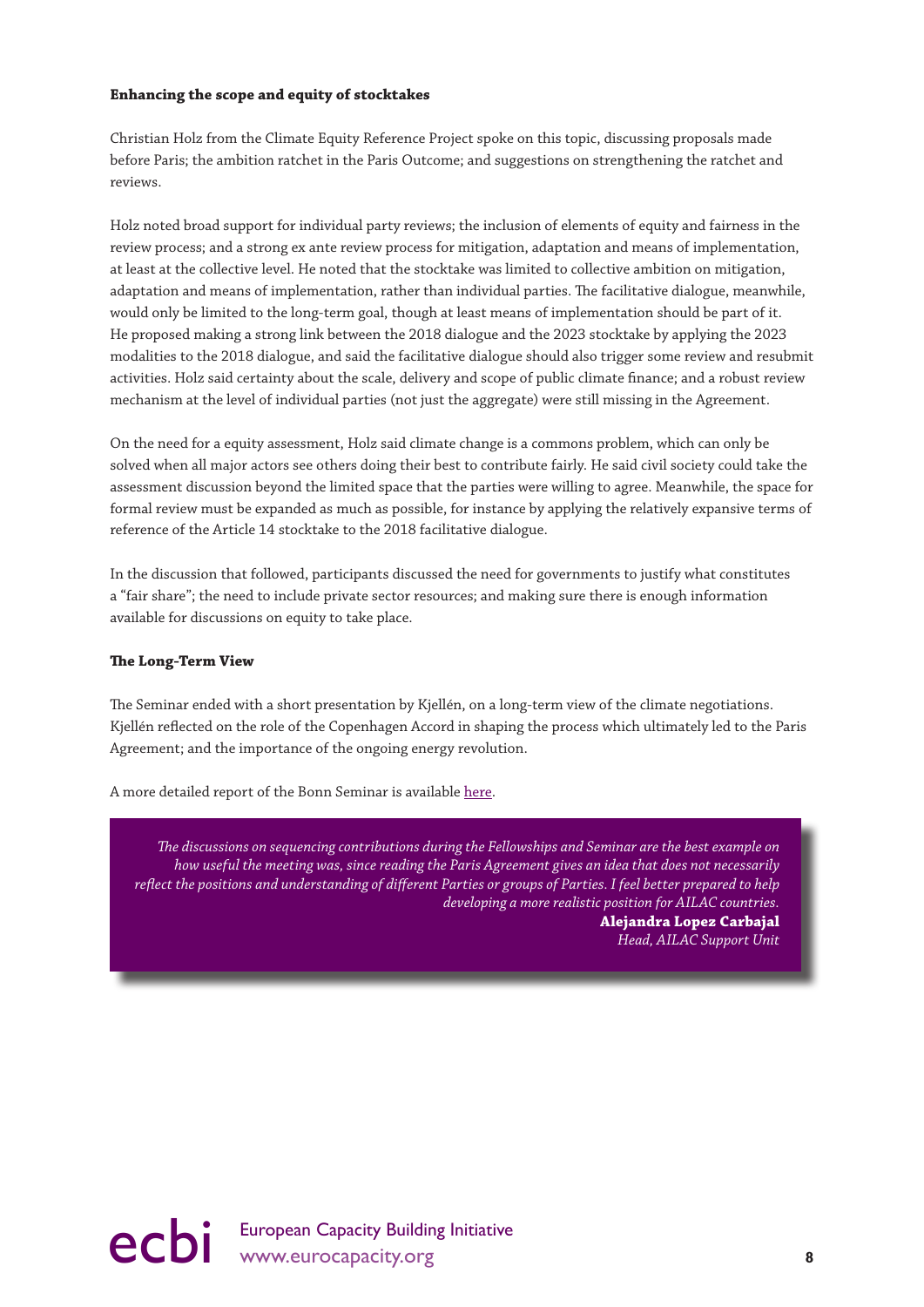## <span id="page-9-0"></span>*2016 Oxford Fellowship and Seminar*

The 2016 ecbi Seminar took place at the Oxford Union on 1-2 September 2016, following the Fellows Colloquium from 29-21 August 2016. It was attended by 19 participants from developing countries, and 16 participants from Europe. Representatives of the current and future presidency of the UN Framework Convention on Climate Change (UNFCCC), including Aziz Mekouar, Ambassador for the Multilateral Negotiations for the 22nd Conference of Parties (COP 22) in Marrakech in November 2016, participated in the Seminar.

Participants also included lead negotiators from several developing and European countries; the Chairs of the Least Developed Country (LDC) Group, African Group of Negotiators and of the Subsidiary Body for Scienti c and Technological Advice (SBSTA); members of the Green Climate Fund (GCF) Board; and representatives from the European Commission (see Annex 1).

Two formal dinners were held during the Seminar, on 31 August 2016 and 1 September 2016. At the dinner on 31 August, Ambassador Jan Cedergren from Sweden was honoured for his role in the inclusion of "enhanced direct access" (EDA) as a modality of the GCF, and presented with a framed photograph taken during the GCF Board meeting in Barbados, in October 2014, where the Board decision on EDA was taken.

At the dinner on 1 September, Ambassador Mekouar addressed the participants, noting the role of the ecbi Seminar in promoting frank and honest conversations on the optimal, most ambitious way to operationalise the Paris Agreement. "When it comes to the mechanics of the operationalisation of the Paris Agreement, the design of the rule book, the steel that will strengthen the structure of the Paris Agreement, it is very important that we get o to a good start in Marrakech," he said.

The seminar included sessions on six elements of the 2015 Paris Agreement, including: the sequencing of Nationally Determined Contributions (NDCs); the global stocktake: transparency of action and support: finance; market-based approaches; and entry into force.

## **Sequencing of Nationally Determined Contributions**

Müller presented the discussions of the fellows on sequencing NDCs to kick off the discussion. Among other things, he noted that significant differences of opinion emerged during the Fellows Colloquium preceding the Seminar in the understanding of the phrase "a new NDC" in §23 of the Paris Agreement. While some understood this to mean an advance communication of entirely new 2025-2030 NDCs, others understood it as updating the 2020-2025 "intended" NDCs that have already been communicated. He emphasised the need for more commonality there is between what Parties are expected to do, to enhance ambition.

In the discussion that followed, participants discussed the length of NDC cycles; the need for convergence between the two tracks before 2020; and the need for synchronising finance. Differences arose between participants on interpretations of the Agreement, on whether NDC cycles should be synchronised post-2020, and the advantages and disadvantages of having five and ten year cycles.

*At the first reading, the Paris Agreement seemed very straightforward. However, it was amazing how many interpretations are possible on issues such as the global stocktake, length of NDCs, etc. This [Fellowship Colloquium and Seminar] provided an opportunity to understand these different interpretations ....All the presentations in the Fellowship component were very educational.*

**Carlos Fuller** *SBSTA Chair* 

ecbi European Capacity Building Initiative<br>
9<br>
9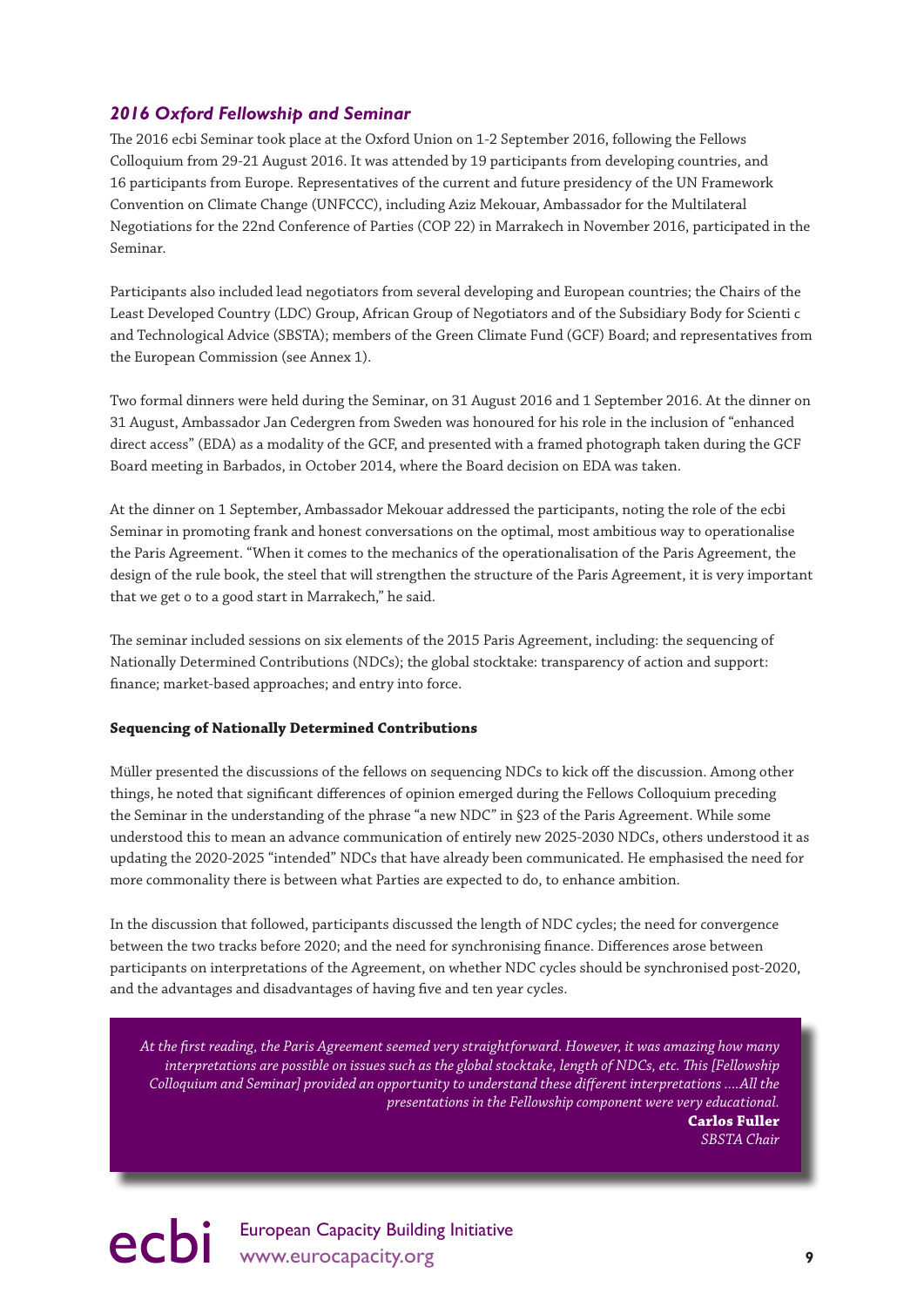## **Global Stocktake**

This session started with a presentation by Xolisa Ngwadla, which covered finance elements of the global stocktake: context; key concepts; basic structure; inputs; process and outputs; and key issues for Marrakech.

Ngwadla noted that the Paris Agreement does not at all address the modalities of the stocktake, and noted the need to accommodate elements such as technology, capacity building and loss and damage, which do not currently have an explicit undertaking for Parties to communicate information that can be used in the stocktake. He described options for the basic structure of a stocktake; possible inputs; guidance on how the equity consideration can be operationalised; the information countries should provide in their NDCs and other communications; the process and timing of the stocktake; and key issues for the next COP in Marrakech. Ngwadla also highlighted elements that needed further clarity for consideration by the global stocktake, such as the international cooperation initiatives; and the length of the implementation period.

In the discussion that followed, participants discussed, inter alia, the time taken by the 2013-2015 review; benchmarks for the "backward looking" and "forward looking" elements of the stocktake; national stocktakes and the extent to which the international process could provide guidance to national processes; finance for NDCs; whether the stocktake should have a "forward-looking" element; whether the provision for 10-year NDCs should apply only to the first period; and the importance of making the stocktake useful in provoking thinking and ambition.

## **Transparency Of Action And Support**

This session was initiated by a presentation by Abeysinghe, who described the possible scope and coverage of the transparency framework; level of detail required and the frequency of reporting; flexibility provisions; input; institutional arrangements; and outputs. On the scope of reporting, she said this could vary on the basis of the type of NDC a country has submitted, including the type of mitigation or adaptation elements included. Among the key issues identified by the Fellows with regard to the transparency framework, she listed the modalities of the review; how to ensure the sovereignty of Parties while avoiding an undue burden; reporting requirements for adaptation; transparency of support; and support for transparency.

Among other factors for consideration for the review, Abeysinghe listed: time constrains; financial and human resources; the expertise of the existing roster of experts (focused on mitigation and inventories, with no expertise on adaptation and means of implementation); and sufficient support for the experts and the reviews.

On transparency of support elements, Abeysinghe discussed accounting modalities for support received; work on how to report non- financial support provided and received; and consideration of how developing countries can report on the use, impact and estimated results of the support received. On support for transparency, she said it should not only be limited to the Capacity Building Initiative on Transparency (CBIT), or only to mitigation, or to transparency of action. She said further discussion is needed on how to operationalise flexibility; how to build on the existing reporting and review system; how to operationalise transparency of support (including support received); and the modalities for review and multilateral considerations.

In the discussion that followed, participants discussed the importance of projections; the need for more downward accountability; support for CBIT; expectations from the transparency framework; and a graduation system or self-determination to operationalise flexibility; the advantages of in-country reviews; and the timetable for the discussions.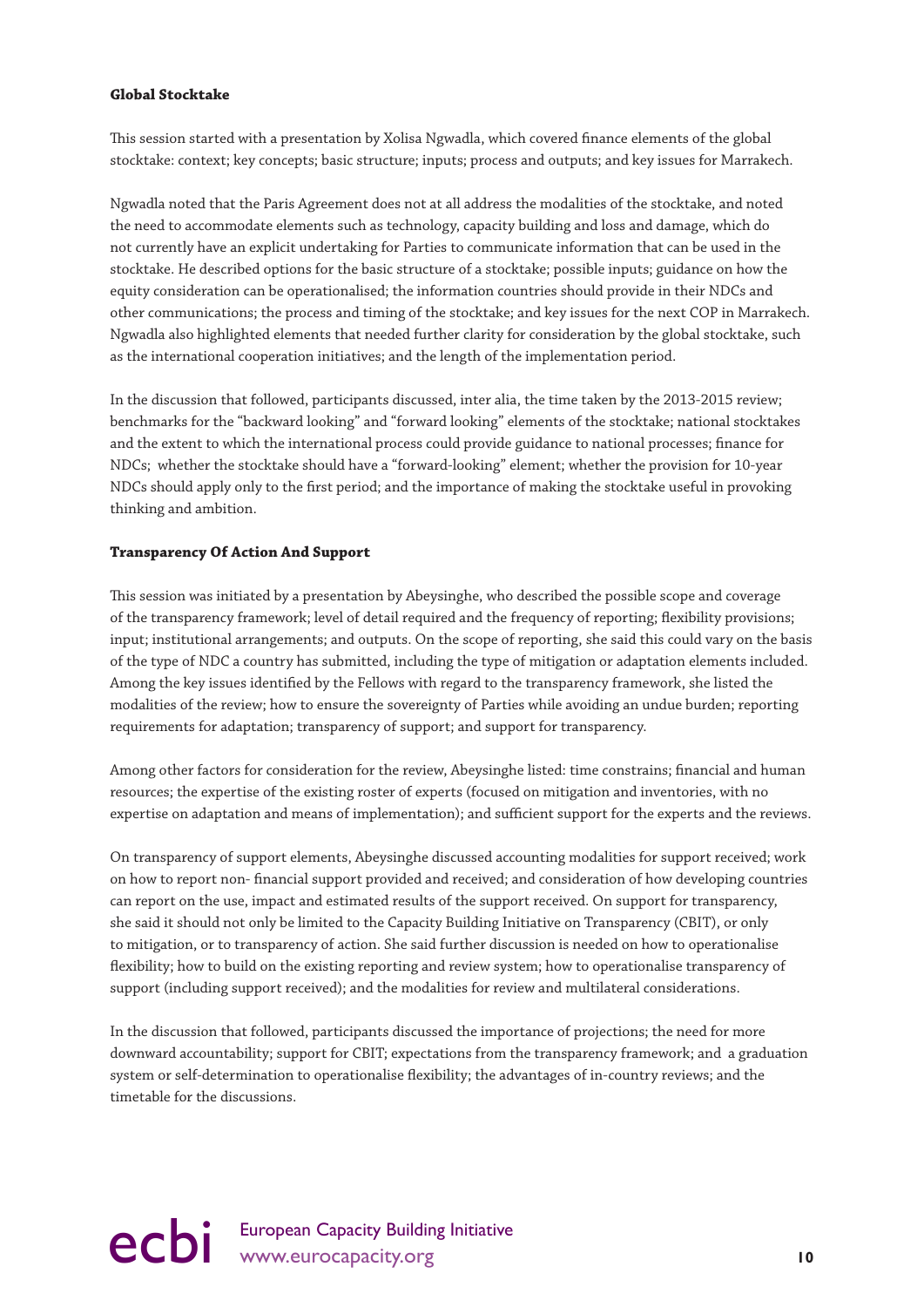*To me the discussion on the global stocktake was particularly useful. I gained a deeper understanding of colleagues' positions.* **Nicole Wilke** *EU Lead Negotiator and Head, Division of International Climate Policy, Germany* 

#### **Finance**

Müller presented on the Paris outcomes on finance, comparing them to the Cancun outcomes, and addressing the way forward to collective quantified goals, public sector finance, and enhancing the coherence and complementarity of institutional arrangements for global climate finance.

He proposed moving away from setting targets without first agreeing on how to measure them; and described two "unconventional" sources of finance that ecbi was working on: shares of proceeds from sub-national emissions trading schemes; and crowdfunding. On institutional arrangements for finance,

Müller highlighted the need to enhance coherence and complementarity among the existing operating entities. He described an ecbi proposal to establish a joint replenishment for all the entities at the same time, and emphasised the importance of providing principal guidance to the financial mechanism, to ensure coherence and complementarity. Müller also proposed distinct roles of each of the operating entities, and described the Enhanced Direct Access (EDA) modality of the GCF.

In the discussion that followed, participants discussed the future role of the LDC Fund and Adaptation Fund and Special Climate Change Fund; principal guidance to the Global Environment Facility (GEF) in the context of its next replenishment in 2017; a more constructive approach to innovative sources and the possible role of the Standing Committee on Finance (SCF); the GCF's business model and its role as a "wholesale" Fund; and engaging the private sector.

*It was an opportunity to explain and explore each other's views and provide practical, amicable solutions without taking into account regional or specific Party concerns, but rather collective pragmatic views of negotiators.* **Anonymous**

#### **Market-Based Approaches**

This session was initiated with a presentation by José Miguez on behalf of the Fellows. Miguez discussed the three mechanisms of the Paris Agreement (internationally transferred mitigation outcomes or ITMOs towards NDCs; the sustainable development mechanism or SDM; and non-market mechanisms or NMMs). He noted the voluntary nature of ITMOs; the role of SDM; and uncertainty on how the NMMs will function. He highlighted confusion over the concepts of emission reductions, emissions levels and units in the Paris Agreement. He called for consideration of: rules for how to establish assigned units; how to treat sub-national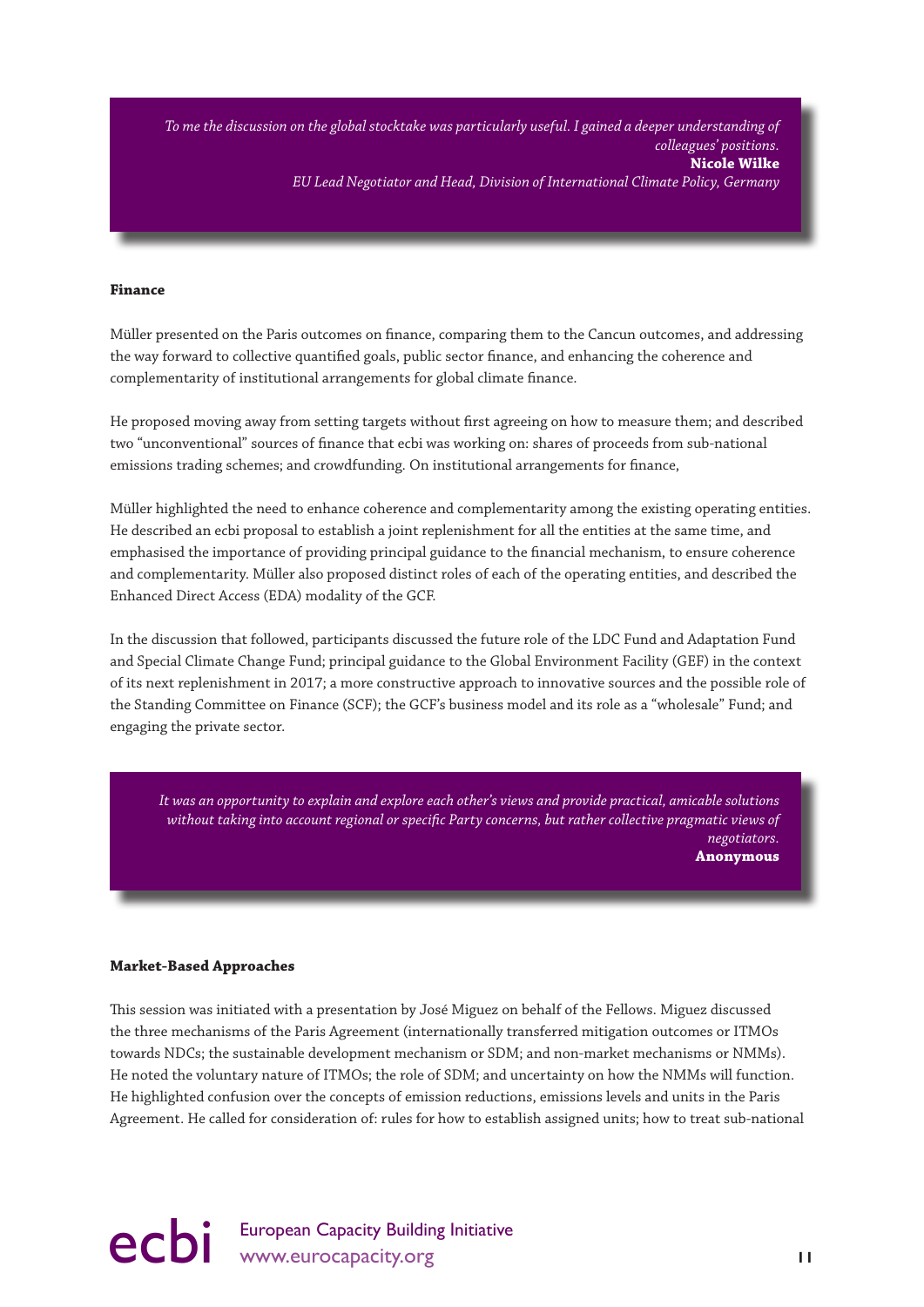emissions trading schemes; how to deal with hot air; how to set up an International Transaction Log; and whether the share of proceeds provision can also be applied to ITMOs. He listed several options under NMMs, including regulatory measures like efficiency of engines; standards for cars; pricing like Tobin tax; instruments like Green Quantitative Easing; international cooperation measures, for instance on regional biofuels or markets for renewables; forest conservation initiatives; and phasing out of hydrofluorocarbons.

In the discussion that followed, participants discussed the development of markets outside the framework of the Paris Agreement, including at the sub-national level; the role of International Civil Aviation Organization; the new context for market mechanisms, different from the Kyoto mechanisms; designing the markets to benefit developing countries that were left out of the Kyoto mechanisms; existing trading systems as models; additionality; hot air; robust tracking; verification under the transparency framework; and the potential of NMMs in protecting oceans as carbon sinks. Miguez concluded the session by noting that Article 6 is the only international aspect of the Paris Agreement – everything else is nationally determined.

## **Entry Into Force**

The final session, on entry into force of the Paris Agreement, was initiated with a presentation by Kishan Kumarsingh. He said the Agreement looked set to enter into force much earlier than anticipated, and this had resulted in some complications, as the work of the APA would not be completed in time. He described four options if the Agreement entered into force before the work of the APA is complete, listing the suspension of the CMA and work continuing under either the APA or COP as the preferred options. However, he said, the suspension of CMA1 should be limited to two one-year periods with specific progress objectives and deliverables; be based on fairness, inclusiveness and the principle of "no free-riding"; and not provide perverse incentives for late ratification. He said priority should then be given to developing the NDC cycles to facilitate confidence and mitigation planning by Parties, along with relevant Articles (such as those on transparency, finance and compliance). Adaptation elements under Article 7 should also be addressed for balance, along with any other legally binding provisions.

In the discussion that followed, participants discussed the dangers of a specific timeline to suspend CMA1; whether APA will have to be wrapped up before CMA convenes; inclusivity; the EU's ratification timeframe; and the impact of Brexit on ratification by the EU.

A more detailed report of the 2016 Oxford Fellowship and Seminar is available [here.](http://www.eurocapacity.org/downloads/2016_Oxford_Seminar_report2016.pdf)

*The exchanges helped get a sense of where we are and what we all expect on the implementation of several key elements of the Paris agreement.* **Paul Watkinson** *Chief Negotiator, France* 

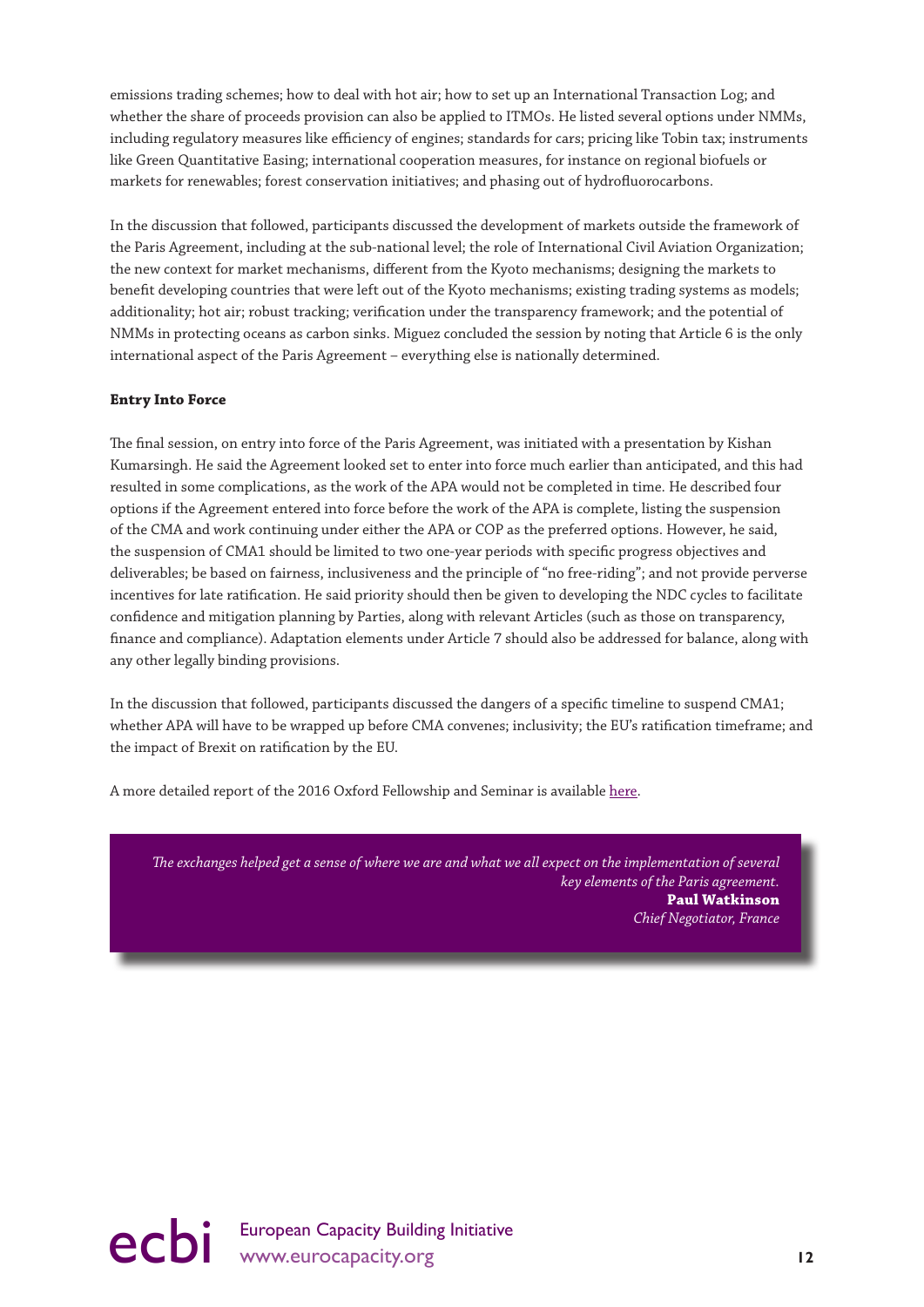## <span id="page-13-0"></span>*Adaptation Fund Board Seminar on Resource Mobilisation and Potential Linkages with the GCF*

On the evening of 14 March 2017, the ecbi convened a seminar on resource mobilisation for the Adaptation Fund at La Redoute in Bad Godesberg, Germany. The seminar was co-hosted by Michael Kracht, incoming Chair of the Adaptation Fund Board, and Benito Müller, ecbi director. It was attended by members and alternates of the Adaptation Fund Board, as well as representatives of the Adaptation Fund Secretariat and Trustee.

After a welcome by the incoming Chair, Müller gave an introductory presentation on "Mobilising Resources for the Adaptation Fund", discussing three problems facing the resource mobilisation efforts of the Adaptation Fund:

- the drying up of the original core funding source, the share of proceeds from the Clean Development Mechanism;
- the danger of voluntary donations being diverted to the GCF to make up for the shortfall, expected after the reneging by the new US administration; and
- administrative overheads involved in national contributions to small funds.

Müller proposed that the Adaptation Fund receive core funding from the GCF, under programmatic access. In this context, he proposed that the Board, as soon as possible, request the Secretariat and the Trustee to prepare all the necessary documents necessary for a Board decision to speedily launch an accreditation process with the GCF, if it desired, after the issue of whether the Adaptation Fund "may serve the Paris Agreement" is resolved at the next climate conference in November 2017.

*I think [the Oxford Seminar] is a good opportunity to have a quick understanding of all the main issues under discussion with very well chosen and high quality Fellows... the current format is very good.* **Jose Miguez** *Director of Policies on Climate Change, Brazil* 

The second presentation of the evening on "Potential linkages between the AF and the GCF" was given by David Eckstein, Climate Finance and Investments Policy Advisor, Germanwatch. This was followed by a presentation entitled " You've got the Power! Accrediting the AF to the GCF" by David Rossati, Lecturer at the Law Salford Business School, UK. Rossati explained the independent legal opinion he provided for a recent OCP/ecbi Discussion Note "Time to Decide! The Adaptation Fund after Marrakech", regarding whether the Adaptation Fund Board has the power to initiate accreditation with the GCF, and he discussed some issues arising from the recent update of the Adaptation Fund Secretariat paper on Potential Linkages Between the Fund and the Green Climate Fund.

In the final presentation of the evening, Müller introduced the "Oxford Crowdfunding for Adaptation Initiative" that the ecbi team has initiated, to tap into socially responsible corporate air travel. Müller estimated that if properly marketed, the scheme could provide the Adaptation Fund with US\$ 125 million per annum.

# ecbi European Capacity Building Initiative<br>
13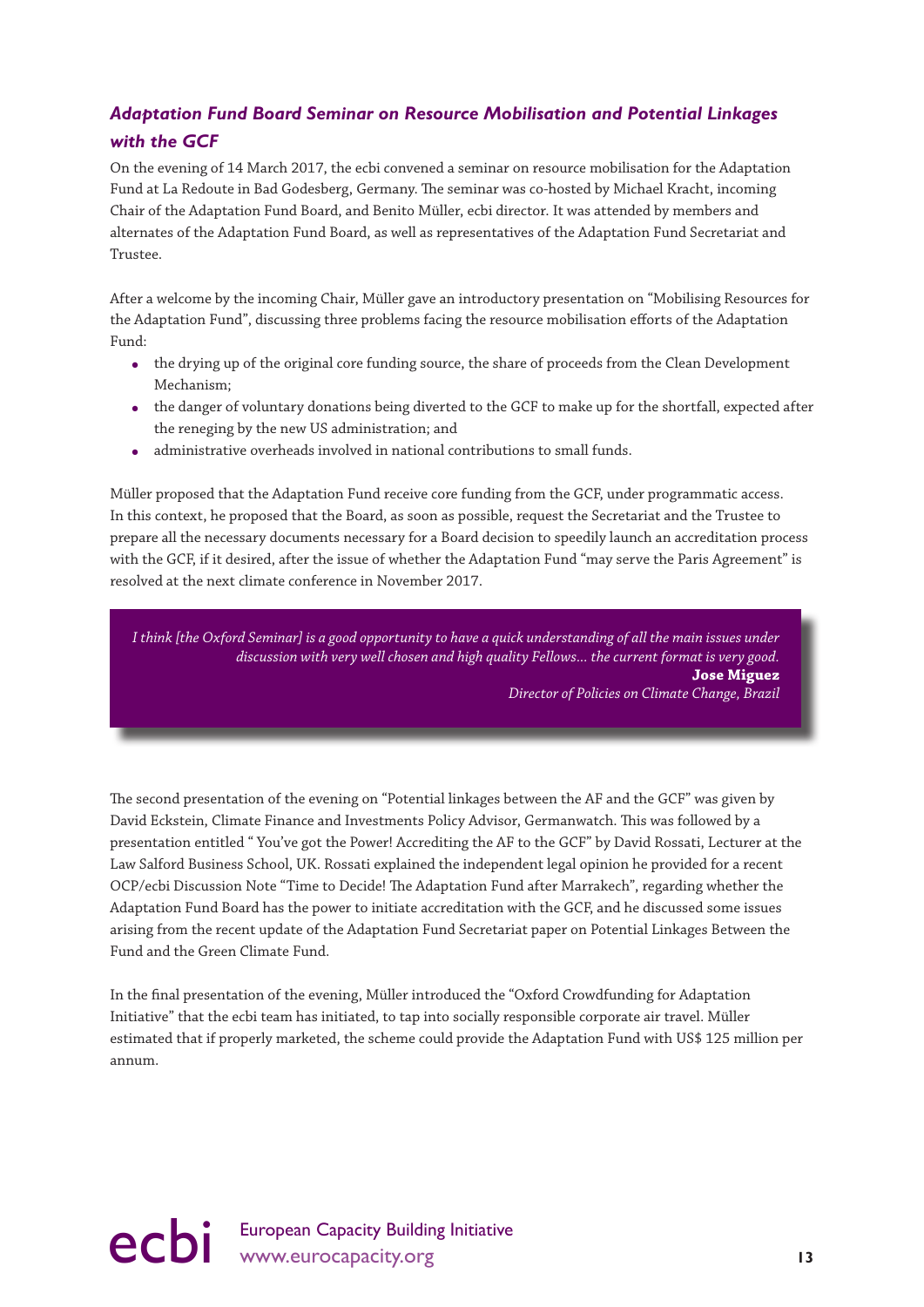#### Excerpt from a l[etter of appreciation from the AFB Chair](http://www.eurocapacity.org/downloads/Appreciation_letter_ecbi_Director_Mar2017.pdf)

<span id="page-14-0"></span>*I am grateful for your overall contributions during the event including your excellent presentation on the role of the Adaptation Fund in the new climate finance regime and its relationship with the GCF, as well as your facilitation of the lively discussion among the Board members and other participants. The discussion provided the Board with an excellent opportunity for brainstorming in a confidential setting before the formal discussion took place during the 29h meeting of the Board on 16-17 March. I am certain that the dinner seminar helped to inspire members' views and laid important foundation for future deliberations and decisions by the Board. Your insights and suggestions are very useful as we develop a strategy for the COP23/ CMP13/CMA1.2 in Bonn as well as for our deliberations on the future of the Adaptation Fund. I would also like to use this opportunity to express my gratitude for your dedicated support and commitment with regard to the "Oxford Crowdfunding for Adaptation Initiative".*

#### **Michael Kracht**

*Chair of the Adaptation Fund Board*

## *Ad hoc Seminar on Enhanced Direct Access in Bangladesh*

Over 20 key stakeholders in climate finance from Bangladesh attended an ecbi dinner discussion hosted by ecbi member International Centre for Climate Change and Development, in Dhaka on 13 April 2016. Participants included Mr. Kamal Uddin Ahmed, Secretary of the Ministry of Environment and Forests, Bangladesh, and member of the GCF Board; the Joint Secretary and Additional Secretary from the Economic Relations Division (ERD) of the Ministry of Finance – the National Designated Authority (NDA) for Bangladesh; and private and public sector representatives.

As guest speaker, Anju Sharma, Head of ecbi Publications and Policy Analysis Unit, presented the state of affairs with regards to the GCF's EDA modality.

A lively discussion followed. While there was a reasonable level of knowledge and understanding among most of the key actors within government (as well as to some extent in the private sector) on the GCF, there was also a sense of frustration among the first applicants for "National Implementing Entity" (NIE) status with the length and difficulties of the process of accreditation. Two organizations currently undergoing the accreditation process – the Palli Karma-Sahayak Foundation (PKSF) and the Infrastructure Development Company Limited (IDCOL), highlighted the problems they were facing, including having to change their auditing procedures, and change nationally accepted practices.

ERD is encouraging six public sector entities to apply for NIE status, while encouraging private sector companies to approach the Private Sector Facility (PSF) of the GCF. Projects are also being put forward through "multilateral implementing entities" (MIEs). As a result, a project submitted through the Local Government Engineering Department (LGED) on Climate Resilient Infrastructure Mainstreaming (CRIM) through KfW, an MIE, was one of the first 8 projects to be approved by the GCF Board.

There was a clear consensus at the meeting that the GCF Board should be asked to consider priority accreditation for least developed countries, and also for those entities that would like to submit EDA project proposals. Such entities would need to have the right sort of in-country channels and networks to allow for a devolution of funding decision to the local level – traditional NIEs and MIEs may not fit this role. Participants

ecbi European Capacity Building Initiative<br>
14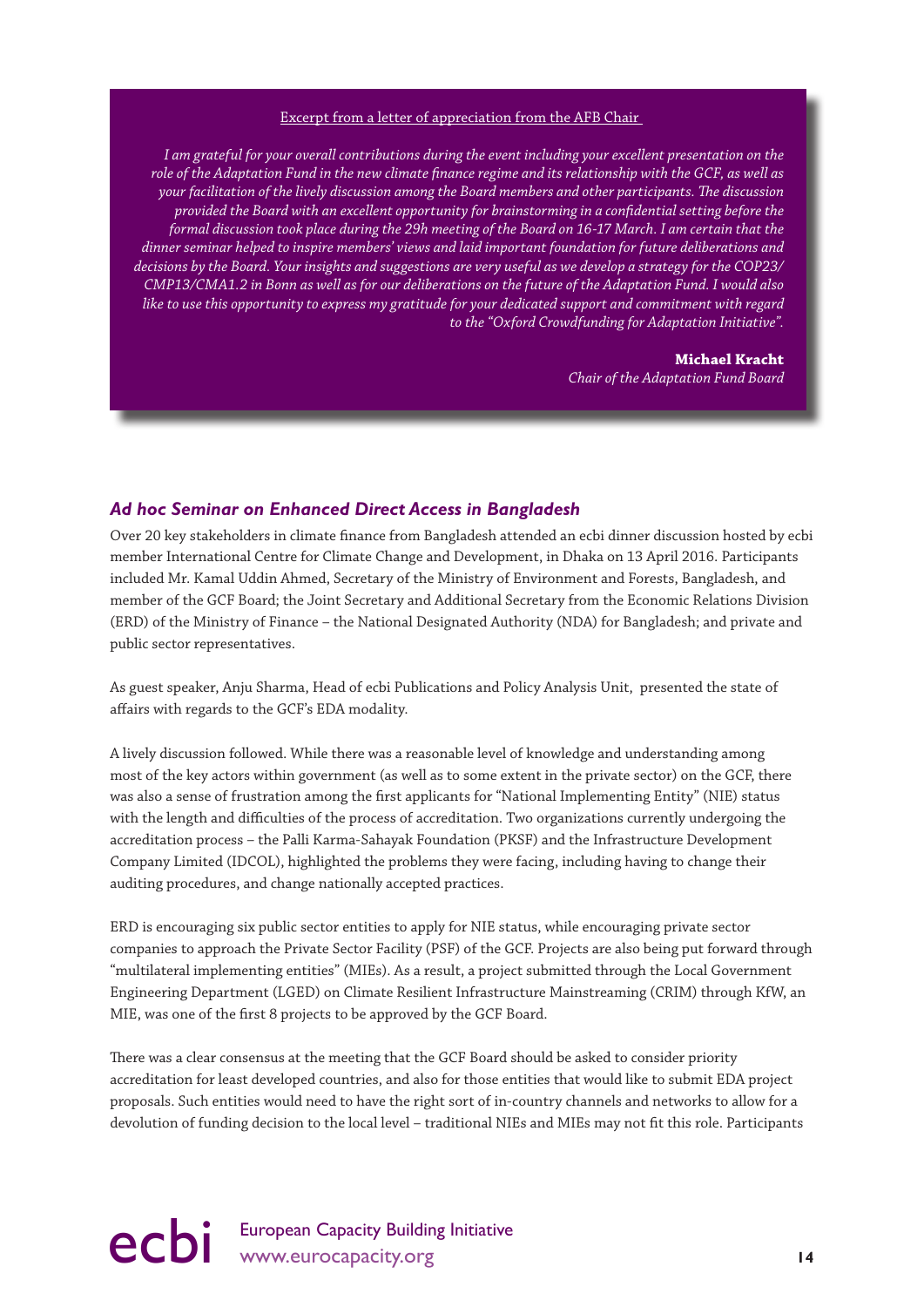<span id="page-15-0"></span>also highlighted the need for capacity building and readiness support for procedures such as applying for accreditation to the GCF, to facilitate their access to funds.

It was highlighted that a longer-term strategy would include getting good projects ready for submission as soon as NIE status is achieved, including for EDA projects; and encouraging private sector entities to apply for accreditation under the PSF of the GCF.

Participants also highlighted the importance of demonstrating good systems of transparency and robust systems of accountability (both by government agencies as well as third parties and even citizens).

*The presentation on finance opened my mind on the issues and will help me in Marrakesh in November 2016.... I enjoyed so much the sharing with the Fellows.* **Anonymous** 

## *Dialogue on EDA in Nepal*

A dialogue with stakeholders on Enhanced Direct Access (EDA) was organised in Kathmandu, Nepal, by Oxford Climate Policy, Prakriti Research Centre and Helvetas on 24 March 2017. The three organisations are exploring the potential of EDA in Nepal, in collaboration with BothEnds in the Netherlands.

Anju Sharma made a presentation on the EDA modality, explaining its potential for sub-national devolution, and highlighting the Local Adaptation Plans of Action (LAPAs) in Nepal as the kind of activities that should be funded under the modality. During the discussion that followed, stakeholders discussed, among other things, the difficulties faced by LDCs like Nepal in getting accreditation for National Implementing Entities with the Green Climate Fund; the hurdles for NGOs to access GCF funding; and the different approaches taken by various proponents of the LAPA approach in Nepal.

## *2016 Finance Circle Meeting*

An ecbi Finance Circle meeting took place on 8 November 2016, during the 22nd Conference of Parties (COP 22) to the UN Framework Convention on Climate Change. It was attended by 15 negotiators from developed and developing countries.

ecbi director Benito Müller made a presentation on the Adaptation Fund, saying its current lack of resources posed a grave danger to its future sustainability. With resources from the Clean Development Mechanism having dried up, it is now entirely dependent on voluntary bilateral contributions for its resources. He pointed to the need for the COP serving as the Meeting of the Parties to the Kyoto Protocol (CMP) to respond to the request for guidance by the Fund's Board on whether the Board could consider accreditation with the Green Climate Fund (GCF). Müller argued that through such accreditation, the Adaptation Fund could become a "boutique" or "retail" outlet specialising on adaptation finance, allowing the GCF to remain a "wholesale" fund, and to function at scale without administrative bottlenecks. He pointed to Adaptation Fund's capacity to deal with nano and micro projects.

Müller said ensuring resources for the Adaptation Fund was even more important that the pending decision on whether the Fund should serve under the COP serving as the Meeting of Parties under the Paris Agreement

# ecbi European Capacity Building Initiative<br> **15** www.eurocapacity.org **15**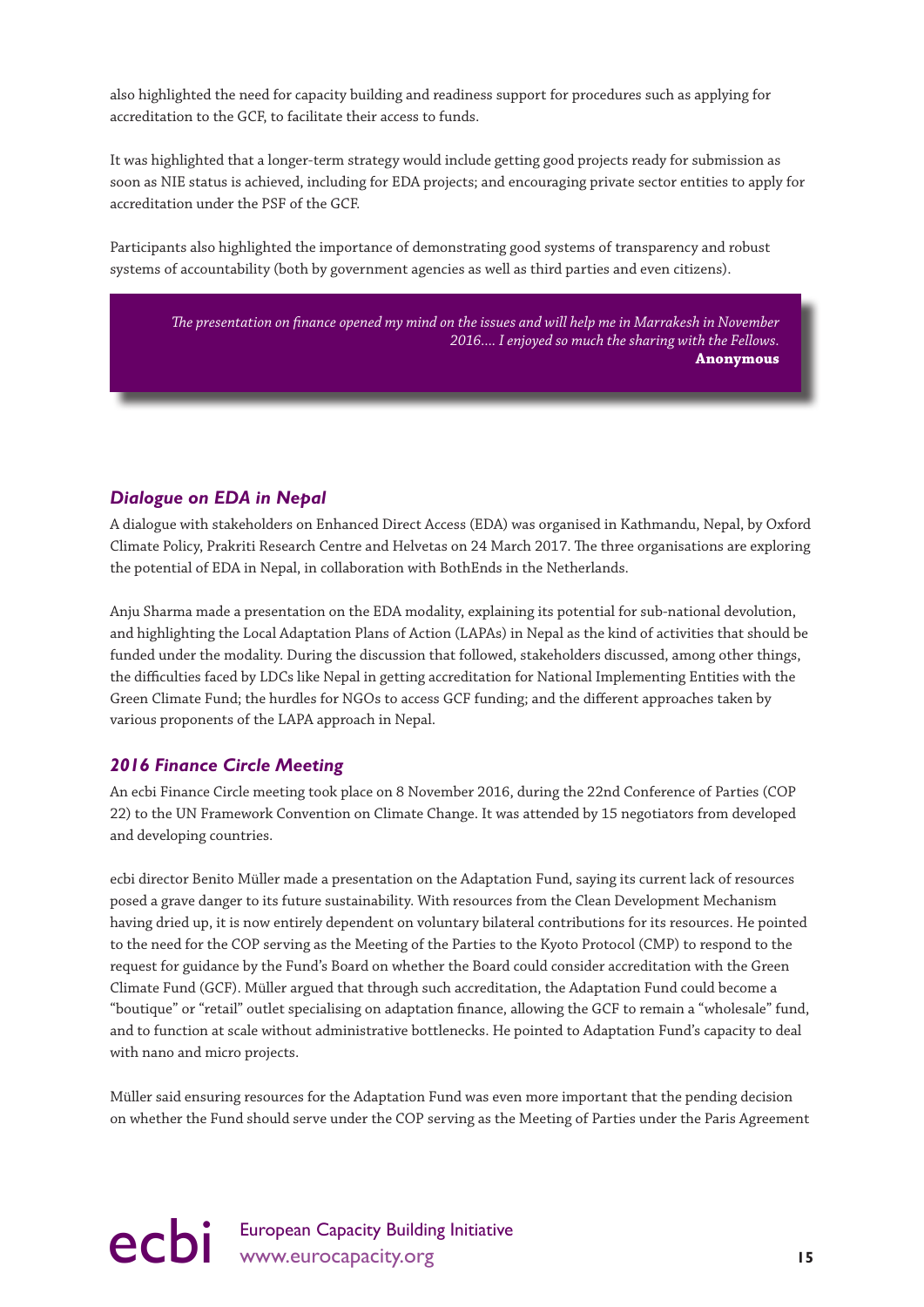<span id="page-16-0"></span>(CMA). The decision to let it serve under the CMA could bring in resources later, in the form of "shares of proceeds" from the trading mechanisms of the Paris Agreement, but there was a great deal of uncertainty on whether the mechanisms would yield sufficient resources, or indeed whether the shares of proceeds would be earmarked for the Adaptation Fund. In any case, he said, by the time the mechanisms are functional, the Adaptation Fund could already be rendered non-functional due to the lack of resources. Reminding participants that the Adaptation Board had specifically sought guidance from the CMP, he said not providing this guidance would also send a signal.

Participants then discussed the time it would take to get accreditation from the GCF; the suitability of the Adaptation Fund to get accredited; the existing fund raising strategy of the Adaptation Fund; and possible impacts by the share of proceeds from the CMA market mechanisms.

> *The overall informal setting of the meeting was conducive to frank and open conversations. The visits, dinners, and functions created a positive mood and allowed people to discuss informally and agree to consider positions that go beyond the usual red lines.... Seamless arrangements, great organisation.... Excellent initiative. It should continue.* **Anonymous**

# **TRAINING AND SUPPORT PROGRAMME**

The Training and Support Programme (T&SP) conducted one Pre-COP Training Workshop and three regional workshops, in addition to funding bursaries. ecbi supported four bursary holders to attend UNFCCC negotiating sessions during the reporting period. Logistical support, as well as technical advice and capacity building were provided to representatives from Mozambique, Angola, Nepal and Afghanistan.

# **Training**

## *Regional Training Workshop for South and South East Asia*

The 2016 ecbi Regional Training Workshop for South and South East Asia took place on 14 &15 April 2016 in Dhaka Bangladesh. It was attended by 16 government representatives from the region, and opened by Saleemul Huq, Director of the International Centre for Climate Change and Development.

*For me it is very simple. They give me the knowledge to raise my voice. And the opportunity to be a part of all this.* 



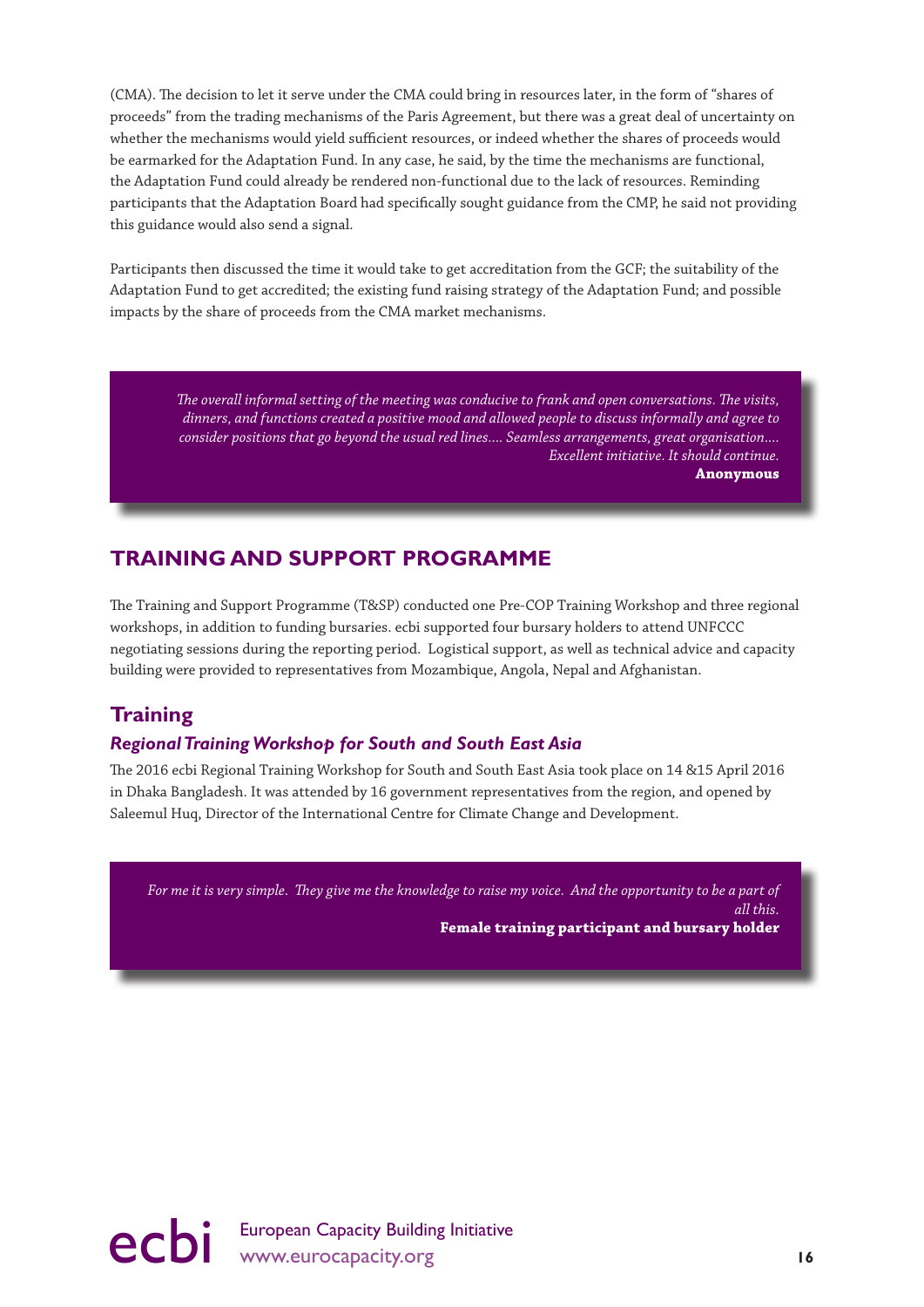### **Introduction to the Climate Negotiations**

Sharma presented on the history and politics of the climate negotiations. She noted that the opposition to global goal setting by some countries predates the UN Framework Convention on Climate Change (UNFCCC), and was voiced during the early days in the 1980's, soon after global discussions on climate change started.

Sharma said the principle of "common but differentiated principles" (CBDR) that was included in the UNFCCC was already seen as a dilution of the "polluter pays principle" by many developing countries. She described the politics leading up to the Berlin Mandate, and the adoption of the 1997 Kyoto Protocol.

She also highlighted early disagreements on the governance of climate finance, and described the genesis of the GEF, LDCF, SCCF, and Adaptation Fund.

## **Introduction to the Paris Agreement**

Abeysinghe introduced participants to the Paris Agreement. She highlighted the temperature goal to keep global temperature rise well below 2°C above pre-industrial level, while pursuing efforts to limit it to 1.5°C; the aim to reach global peaking of emissions as soon as possible; the "nationally determined contributions" (NDCs) that describe national intentions related to mitigation, adaptation and means of implementation; the adaptation goal that links adaptation responses to the temperature goal, and adaptation communications; the commitment for developed countries to provide financial resources to developing countries, starting with a commitment of US\$100 billion annually until 2025; the emphasis on capacity building for (LDCs and small island developing states (SIDS); the transparency framework to enhance the transparency of action and support; and the global stocktakes every finance years, from 2023, to assess collective progress towards achieving the purpose of the Agreement and its long-term goals. Abeysinghe also introduced the Ad hoc Working Group on the Paris Agreement (APA), formed to work on the modalities and procedures of implementing the Paris Agreement. In the discussion that followed, participants discussed market mechanisms under the new Agreement, and its withdrawal provisions, which state that a mandatory compliance period of three years applies to parties who ratify the Agreement.

## **Decisions Relating to the Pre-2020 Period**

Ziaul Haque from the Department of Environment, Bangladesh, emphasised the importance of pre-2020 action in reducing emissions to the levels needed to keep global average temperature rise within 2°C. At the Paris Conference, he said pre-2020 action decisions relate to: a continued technical examination process on mitigation; a technical examination process on adaptation; regular technical committee meetings on both mitigation and adaptation; the appointment of two "high level champions"; coordination of annual technical papers and corresponding reports for policymakers; annual high-level events during 2016 to 2020 for "new or strengthened" voluntary initiatives; facilitating dialogues to "enhance possible mitigation e orts by enhancing provision and mobilization of support and enabling environments"; urging developed countries to scale up financial support, and provide a concrete roadmap to achieve the climate finance goal of US\$100 billion annually by 2020; encouraging operating entities of the UNFCCC's funding mechanism to engage in Technical Expert Meetings, and facilitate progress in implementation of policies, practices and actions; and welcoming non-party stakeholders to scale up climate actions and increase engagements.

He said a Technical Expert Meetings would be held in May in November 2016, and a Technical Examination Process would be launched for Adaptation.

# European Capacity Building Initiative<br>
Www.eurocapacity.org 
17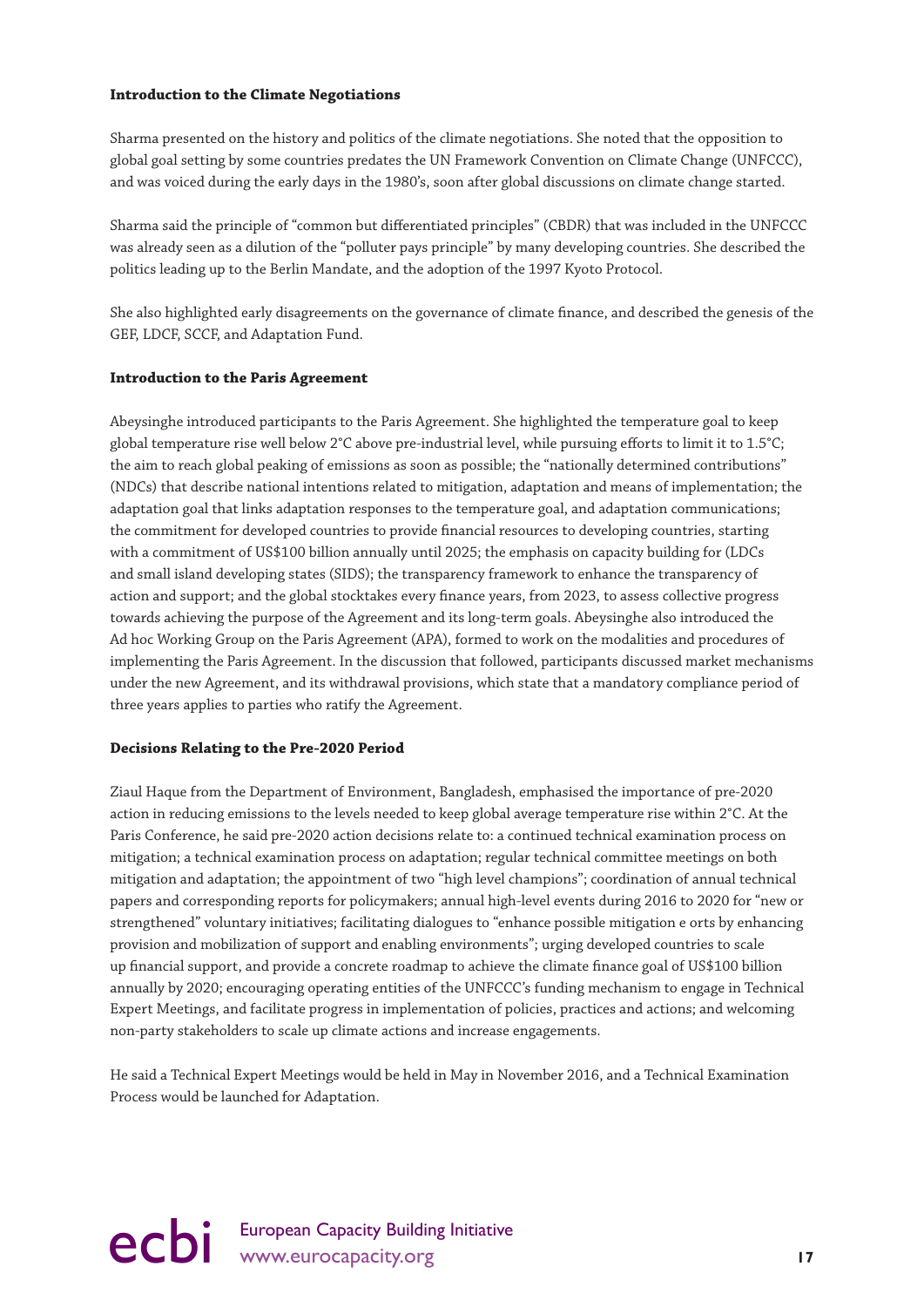## **Mitigation**

Subhi Barakat from the Legal Response Initiatives presented on mitigation. He described the Paris Agreement's mitigation provisions, including, inter alia, the NDCs; review and transparency measures; impact of response measures; and obstacles for developing countries.

## **Adaptation And Loss & Damage**

Hafij Khan, Director of the Centre for Climate Justice, Bangladesh, presented on adaptation and loss and damage. He noted adaptation could be both proactive and reactive. He listed five main approaches to shape policy responses for adaptation: observation; assessment of impacts from climate change and vulnerability; planning; implementation; and monitoring and evaluation. He described the National Adaptation Programmes of Action (NAPAs); the Nairobi Work Programme (NWP); the LDC Programme; the Cancun Adaptation Framework (CAF); the National Adaptation Plans (NAPs); and the LDC Expert Group (LEG).

On loss and damage, Khan described the work of the Warsaw International Mechanism (WIM) for Loss and Damage associated with Climate Change Impacts; and Article 8 of the Paris Agreement.

*When I came back to my country, I did a presentation for my colleagues in the Environmental Protection Agency. I translated all the documents in to our languages (we have two), and the Minister asked me how I did, and what the programme was.*  **Female training participant and bursary holder** 

## **Terminology Game**

Abeysinghe lead a game session aimed at enhancing the knowledge of participants of the technical terminology in the climate negotiations. The game involved a multiple-choice test of legal language used in the negotiations under the UNFCCC. The results were scored by peers, and winners were awarded prizes on the final day of the workshop.

## **Legal Issues**

Abeysinghe presented on legal issues under the UNFCCC, describing, inter alia, the Paris Agreement's ratification process; compliance mechanism; entry into force provisions; and grounds for withdrawal.

## **Transparency and the Global Stocktake**

Dorji Tshewang, National Environment Commission, Bhutan, presented on this topic. He described the transparency framework and global stocktake of the Paris Agreement; flexibility for LDCs; and key issues surrounding the procedures, methodologies, guidance, and reporting requirements.

## **Discussion and Feedback from Day 1**

Participants said they had benefitted from the sessions on the history and science of the process and the explanation of how key principles were agreed, and the sessions on the Paris Agreement. They noted that the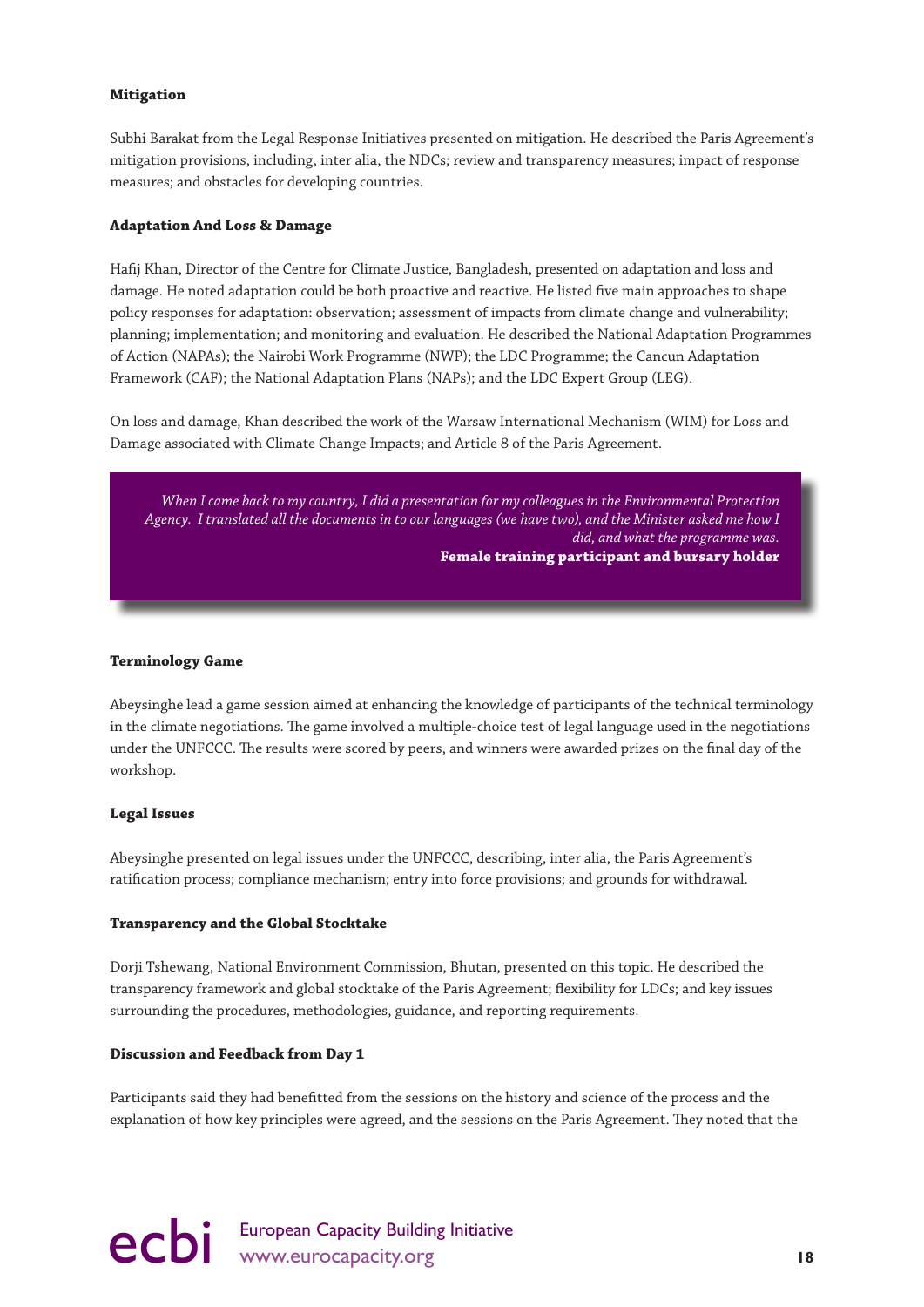participation of women in the workshop and sessions was particularly encouraging, as they are often excluded in national discussions.

## **Mock Drafting Session**

The second day started with a mock negotiating session. Participants were presented with a hypothetical situation, where US \$80 billion has been left to the UNFCCC, and asked to negotiate how the money should be divided for mitigation, adaptation, technology transfer, capacity building and transparency. This exercise helped participants understand diverse country priorities; the importance of influencing group positions; and the need for compromising to reach agreement.

## **Practical Negotiation Skills**

Barakat introduced participants to the rules of procedure under the UNFCCC in this session, describing the role of different bodies, and pointing participants to useful sources of information.

## **Finance**

Sharma presented on this session, describing the evolution of the provisions for finance under the UNFCCC. She introduced participants to the modalities of the GCF, in particular EDA. She then described the key finance provisions of the Paris Agreement, including on sources, MRV, and governance arrangements. Participants discussed possible options for streamlining the finance architecture in the aftermath of the Paris Agreement.

## **Capacity Building**

Huq presented on capacity building, emphasising the importance of establishing long-term systems. He noted that Article 11 of the Paris Agreement emphasises the need for appropriate institutional arrangements, which will be discussed by the CMA1. He also highlighted the need for collaborations between developing countries.

## **Technology Development and Transfer**

Brianna Craft, IIED, presented on this session. She helped participants understand the meaning of the terms "technology" and "transfer"; and described the Paris provisions, including the work of the Technology Mechanism; financial support; the "periodic assessment" of the effectiveness of the Technology Mechanism; and the work of the subsidiary bodies in elaborating the technology framework. In the discussion that followed, participants stressed the context-specific needs for technology, and the importance of adapting technology to local conditions.

## **Mock Negotiating Session**

The workshop ended with another mock negotiating session, where participants were asked to select a nation state to represent, and negotiate a mock draft text. The exercise was aimed at allowing participants to understand the negotiating process, practice "negotiating etiquette", follow the rules of procedure, and understand subtle differences in legal terminology.

A more detailed report of the training workshop is available [here](http://www.eurocapacity.org/downloads/Regional-Workshop-Dhaka-2016.pdf).

ecbi European Capacity Building Initiative<br>
19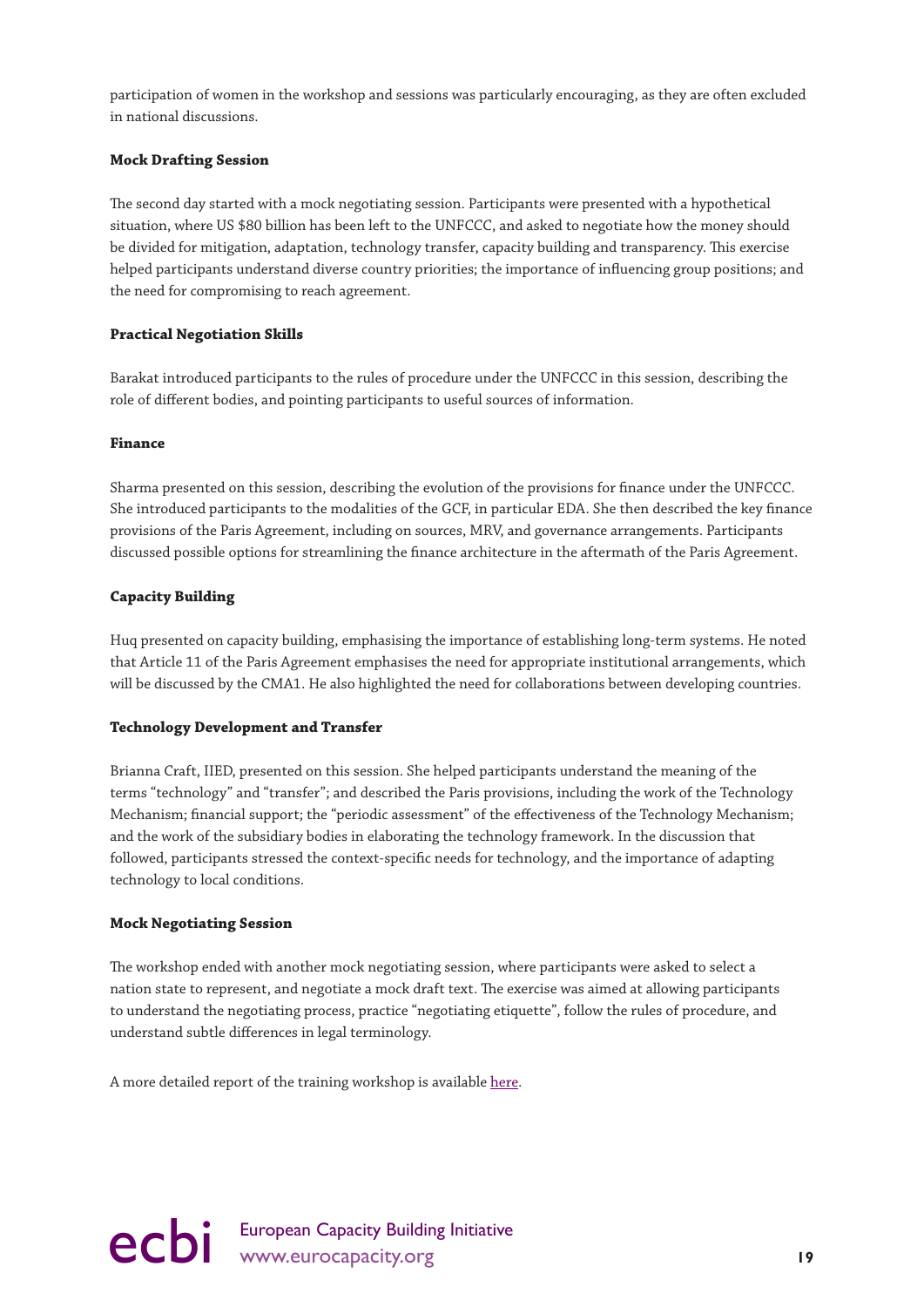## <span id="page-20-0"></span>*Regional Training Workshop for Francophone Africa*

The 2016 ecbi Training and Support Programme Workshop for Francophone Africa took place on 15 and 16 June 2016 in Dakar, Senegal. The workshop, organised in collaboration with ecbi's regional partner Energie Environnement Développement (ENDA), was attended by over 30 negotiators from the region. Souleymane Diallo, Director of the Cabinet of the Minister of Environment and Sustainable development, welcomed participants on behalf of the Minister of Environment. He highlighted the need for capacity to understand climate change and its impacts, and to negotiate effectively. He noted the increased role that developing countries are playing in the negotiations as their negotiating capacity improves.

## **Introduction to the Climate Negotiations**

Madeleine Diouf, Head of the Climate Change Division of the Ministry of Environment and Sustainable Development in Senegal, presented a history of the climate negotiations, and described the key provisions of the Paris Agreement. She noted that a 1.2°C to 1.9°C rise by 2050 will increase the number of undernourished people in Africa by between 25 and 95%. The current cost to curb these impacts for African countries is estimated between US\$ 7-15 billion per year.

Diouf listed key priorities for developing countries, including support to establish GHG inventories, address their vulnerability, strengthen their research, and set up networks at the sub-regional and regional levels to share experiences and develop country-specific approaches, especially in important sectors such as forestry, agriculture, animal husbandry and waste.

## **Introduction to the Paris Agreement**

Abeysinghe presented an overall analysis of the Paris Agreement, and listed its key provisions. She described the three main pillars of the Agreement: legal rigour; participation and effectiveness. She then described the key provisions of the Agreement, and governance elements.

In her concluding remarks, Abeysinghe noted that the Agreement was not perfect – there was no actual commitment for countries to fulfil their NDCs; the 1.5°C target was viewed mainly as an aspirational goal; setting a new target for climate finance was postponed to 2025; and the methodologies, guidance and procedures for several mechanisms still had to be agreed. However, she said there was still a chance that ambition could be raised.

## **Mitigation**

Subhi Barakat from Legal Response Initiative (LRI) defined mitigation for the participants, and described the mitigation related provisions of the UNFCCC, Kyoto Protocol, and the Paris Agreement. He noted that the features of the NDCs will have to be further developed by the APA. Barakat provided participants a list of further reading and useful links related to mitigation, including the mitigation section of the UNFCCC website; a LRI document listing next steps; a UNFCCC document on tasks arising from the Paris Agreement; and a roadmap from Paris.

## **Acronyms in the Negotiations Game**

During this session, Brianna Craft, IIED, led a game to familiarise participants with common acronyms in the UNFCCC negotiations, such as CMA, SBSTA, APA, MRV, Biennial Update Reports (BURs), Paris Committee on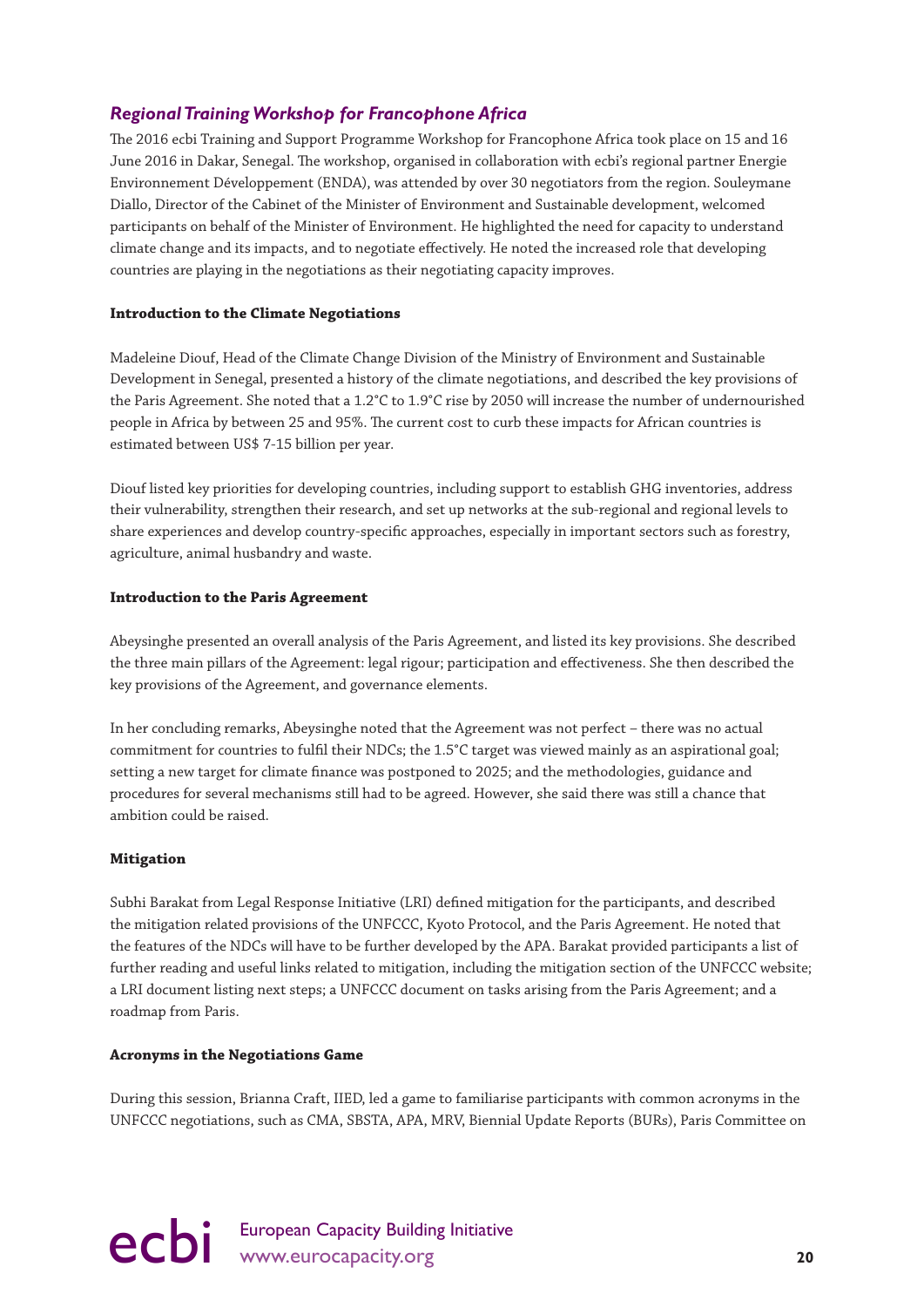Capacity Building (PCCB), Technical Expert Meeting (TEM), common but differentiated responsibilities, and relative capabilities (CBDRRC) and Conference of the Parties serving as the meeting of the Parties to the Kyoto Protocol (CMP).

## **Adaptation and Loss and Damage**

Mamadou Honadia, head of the delegation from Burkina Faso and former Vice Chair of the Adaptation Fund Board, provided participants with a background to the adaptation negotiations, including the provisions of the UNFCCC and the Paris Agreement; the Nairobi Work Programme (NWP); the Cancun Adaptation Framework; the Adaptation Committee; and preparation of NAPs. He described the Warsaw International Mechanism (WIM) on Loss and Damage associated with climate change impacts and Article 8 of the Paris Agreement. Noting that LDCs were still seeking fund for adaptation projects, he proposed consideration of mitigation programmes, which attract more funding, that also provide adaptation co-benefits.

In the discussion that followed, participants discussed the need for greater clarity on definitions of the global goal for adaptation and loss and damage; challenges with the quantification of vulnerability reduction and resilience building; and the role of NAPs.

## **Legal Issues**

Abeysinghe presented on legal issues related to the Paris Agreement, describing the nature of legally binding agreement; the subtle differences in language that could signal legal-bindingness or otherwise; the provisions for enforcement (compliance, monitoring, rights of action, dispute settlement); entry into force provisions; and withdrawal. She also described he next steps that should take place in-country, including starting the ratification process for the Agreement; engaging in the rule making process under the APA and other bodies; and ratifying the second commitment period of the Kyoto Protocol.

## **Transparency and the Global Stocktake**

Barakat described the transparency and global stocktake provisions of the Paris Agreement, and the linkages between the two. He said rules and guidelines will have to be developed by the APA for transparency, while the establishment and operation of the CBIT will be undertaken by the GEF. On next steps for the stocktake, he said the APA will now identify sources of input and develop modalities, while SBSTA will work on how the IPCC assessment reports can inform the global stocktake. The COP, meanwhile, will convene the 2018 facilitative dialogue.

Listing sources of information on transparency, Barkat pointed participants to the UNFCCC website; a LRI document listing next steps; and a UNFCCC document on tasks arising from the Paris Agreement.

## **Negotiation Game**

The second day started with a game, where participants were presented with a hypothetical situation, where they were asked to negotiate how to spend US\$ 80 billion between mitigation, adaptation, technology development and transfer, capacity building and transparency. At the end of the negotiation session, Abeysinghe highlighted the importance of being proactive, building partnerships and seeking consensus. When seeking compromises, Müller noted the importance of not asking for too little, as its likely to be negotiated down, but also not asking for so much that it is completely dismissed.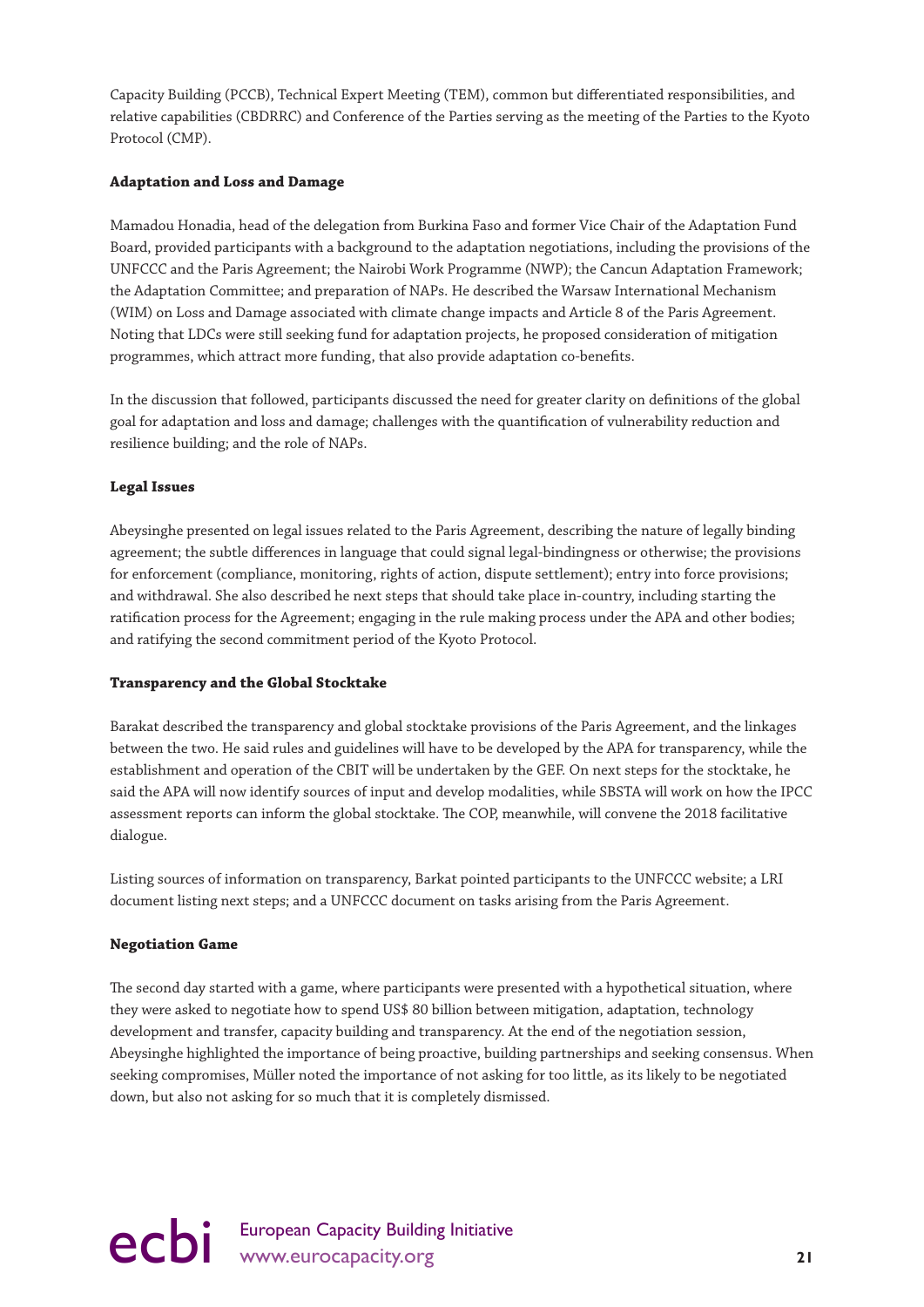## **Practical Negotiating Skills**

Honadia presented on negotiating skills, and preparing for the international negotiations, with a focus on LDCs. He described the role of international negotiations, and of negotiators and non-government actors. He described the role and timings of different Group coordination meetings; the formal numbering of official documents; the importance of team work and interaction with other members of the Group/ other Groups, including sharing of information; the give and take required; and advance preparation is critical. He concluded by reminding participants that a lot was at stake in the climate negotiations, as millions in LDCs are vulnerable and risk falling into further poverty.

In the discussion that followed, participants discussed situations where country positions do not align with group positions; the challenge of capacity for small delegations; and the role on NGOs in the negotiations. Honadia noted that countries have the right to defend their positions, and to note their objections to group positions. He said NGOs could play an important role in informing negotiators, and in lobbying other countries and groups.

Pa Ousman Jarju, Minister of Environment, Climate Change, Water, Wildlife and Fisheries in the Gambia, advised participants on the procedure to influence group positions in West Africa. Müller emphasised the need to be succinct while speaking at the UNFCCC meetings.

*Before the training I was more confused and had a lack of information about this process. So the training was very useful for me and I'm still learning by reading all the documents provided by IIED.*  **Female training participant**

## **Climate Finance**

Müller presented a brief history of the climate finance negotiations; the problem of the low volume of overall climate finance that is available and possible solutions; the problems of having a long-term collective goal for climate finance without clear definitions; and the governance of climate finance.

## **Capacity Building**

Penda Kante, Division of Climate Change of the Ministry of Environment and Sustainable Development, Senegal, noted the lack of a structured implementation work programme or other institutional arrangements for capacity building under the UNFCCC. She described the capacity-building related mandates of the Adaptation Committee, Standing Committee on Finance, Technology Executive Committee and the Consultative Group of Experts, saying capacity building would, at best, remain a secondary priority for them.

Noting that a Paris Committee on Capacity Building (PCCB) had been created in Paris, she recommended ensuring that: financial resources for implementing capacity building activities are available and flowing through the financial mechanism of the Convention; a pre-2020 work programme on enhancing capacity in developing countries is agreed; and indicators are established to monitor and review the effectiveness of efforts. She also called for a full-fledged mechanism consisting of a policy wing and an implementation wing,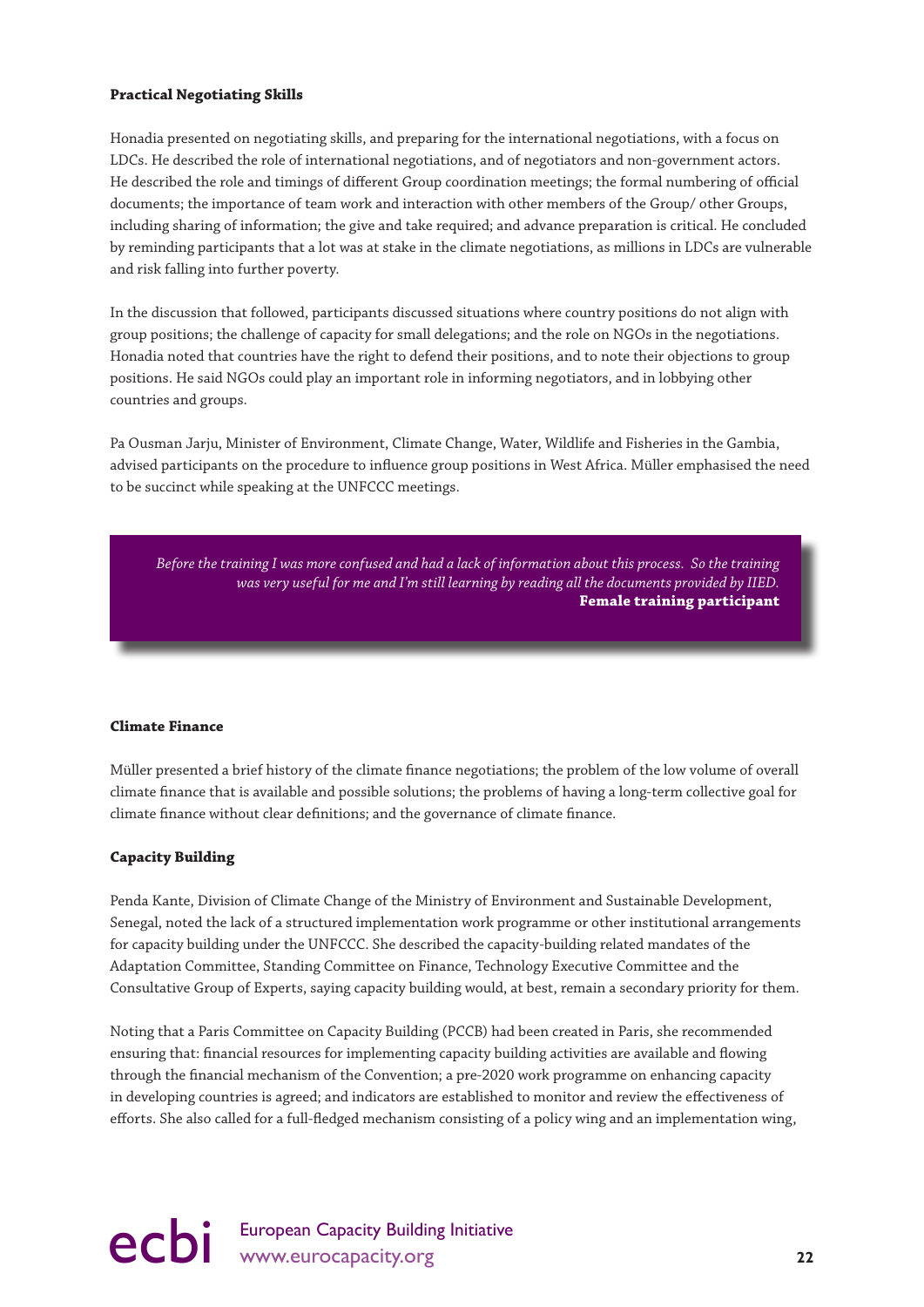<span id="page-23-0"></span>with clarity on its relationship with other bodies working on capacity building. She invited participants to consider what strategies are needed to build national capacity, and how they could negotiate more efficiently for these strategies to find acceptance in the UNFCCC.

## **Mock Negotiating Session**

During this mock negotiating session, participants were asked to select a nation state to represent, and negotiate a mock draft text. The exercise was aimed at allowing participants to understand the negotiating process, practice "negotiating etiquette", follow the rules of procedure, and understand subtle differences in legal terminology.

## **Technology Development and Transfer**

Craft helped participants define what technology transfer means, and presented a history of technology development and transfer under the UNFCCC. Following on from the Paris Agreement, she said parties now must consider what the long-term vision means in practical terms; how progress will be measured; what guidance should be provided to the Technology Mechanism; what information is needed to periodically assess the effectiveness and adequacy of support to the Technology Mechanism; and how to initiate and encourage links between the Technology Mechanism and the Financial Mechanism. Craft concluded by listing key documents, including the Paris Agreement; the UNFCCC website and TT:CLEAR.

## **Concluding Session**

In the final session, participants broke into two groups to discuss their national priorities for the upcoming COP negotiations (if they plan to attend), and to develop a strategy for engaging together in the negotiations.

A more detailed report can be found [here](http://www.eurocapacity.org/downloads/Regional_Workshop_Dakar_2016.pdf).

## *Regional Training Workshop for Anglophone Africa*

The 2016 European Capacity Building Initiative (ecbi) Training and Support Programme Workshop for Anglophone Africa was held on 14-15 September 2016 in Dar es Salaam, Tanzania. The workshop was organised in collaboration with ecbi's regional partner, Institute for Environment, Climate and Development Sustainability (IEDS), with the aim of building capacity and skills for negotiators in Anglophone Africa. It brought together 32 government representatives from the region.

Sixbert Mwanga, IEDS, opened the workshop. In his opening speech on behalf of the Government of Tanzania, Baraka M. Baraka, Director of Union Affairs from the Vice President's Office, said the ecbi training workshop for Anglophone Africa is an important capacity building initiative to enable effective participation in the UNFCCC negotiations.

Huq introduced the aim of ecbi workshop as promoting a more level playing field between government delegations in the UNFCCC negotiations, by providing training and support to developing countries. He added that ecbi also aims to facilitate and establish mutual understanding and trust between both European and developing countries, and amongst developing countries in the context of South-South cooperation.

# ecbi European Capacity Building Initiative and Capacity.org 23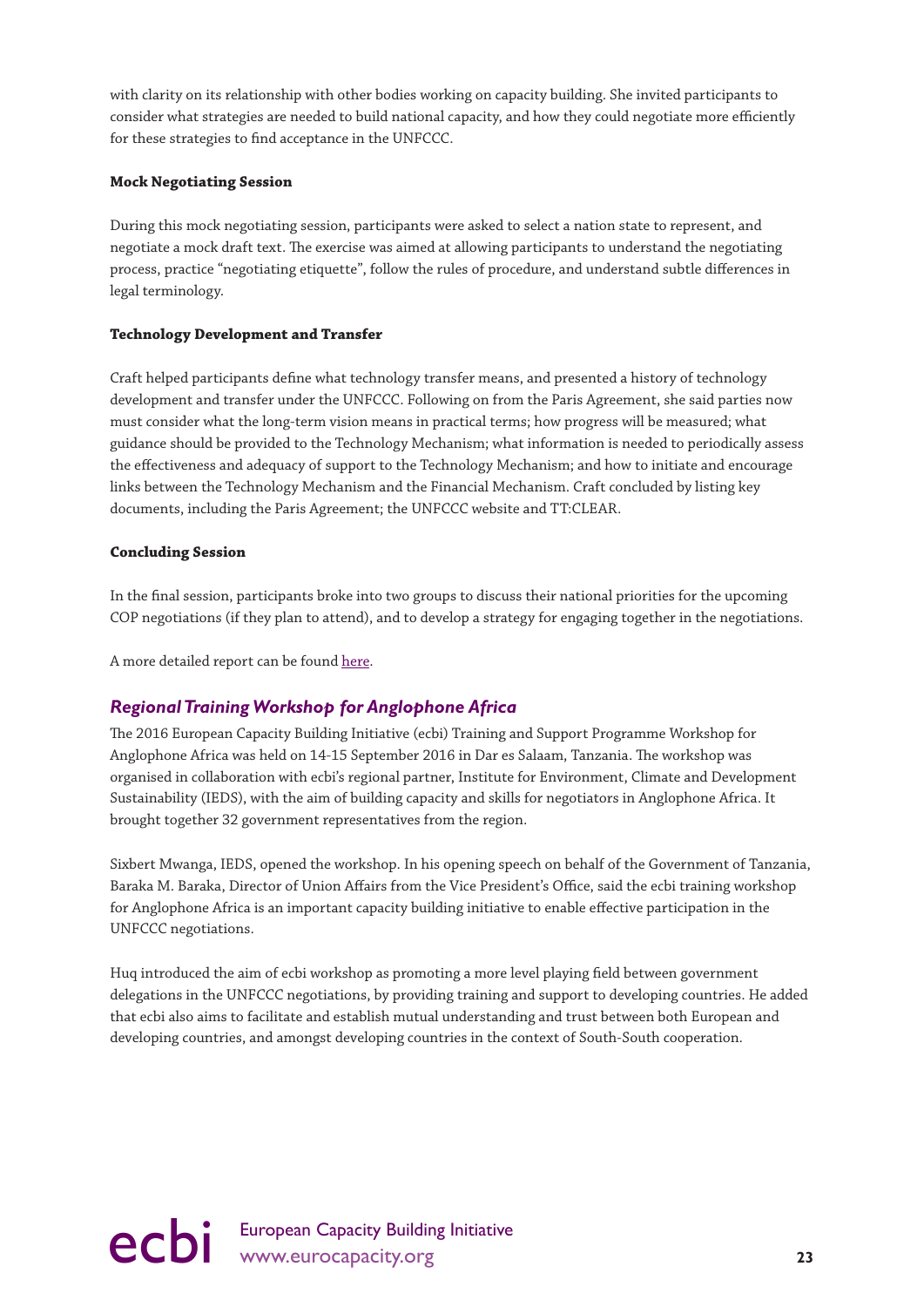### **Introduction to the UNFCCC Negotiations**

Sharma presented a history of the climate negotiations, and how some of the key positions of different groups developed over time On the road to Paris, she said the main controversies were on differentiation and the application of CBDR principle; limiting global average temperature rise to 1.5°C; giving equal importance to adaptation and means of implementation (finance, technology transfer, capacity building), including providing a roadmap to the pledge of US\$ 100 billion by 2020; and loss and damage. She then described the elements of the Paris Agreement, followed by a description of the current political landscape of the negotiations.

## **Introduction to the Paris Agreement**

Sharma then presented in more detail on the key elements of the Paris Agreement, and pointed to a recent Pocket Guide to the Paris Agreement produced by ecbi (also available in French). She noted that critical elements relating to each of the substantive elements still need to be decided, including: guidance for NDCs; trading rules; recognising adaptation efforts; tracking finance; institutional arrangements for capacity building; methodologies to prepare emission inventories; how the transparency framework will work; how the global stocktake will work; and how the compliance mechanism will work.

## **Adaptation and Loss And Damage**

Richard Muyungi, Acting Director of Environment, Division of Environment, Vice President's Office, Tanzania, highlighted the need for country driven, gender responsive and transparent adaptation action, and the importance of means of implementation. He described efforts under WIM to address loss and damage. He concluded by encouraging participants to engage fully in the negotiations, and providing inputs for the upcoming COP.

*I only started my climate change work officially last January, and they were sending me to be a negotiations by May, so the workshops were the first time I got to delve into the negotiations and climate change. The workshop gave me confidence, a thorough understanding of what all this was about.*  **Female training participant**

## **Participant Research Session**

To familiarise participants with UNFCCC terminology, Craft asked groups to research the meaning of acronyms or technical terminologies, such as Conference of the Parties serving as the meeting of the Parties to the Paris Agreement (CMA), Subsidiary Body for Scientific and Technological Advice (SBSTA), Subsidiary Body for Implementation (SBI), Ad-hoc Working Group for the Paris Agreement (APA), Measuring, Reporting and Verification (MRV), INDCs, and National Adaptation Plans (NAPs). The results were consolidated and discussed at the end of the session.

## **Practical Negotiation Skills**

Stella Gama, Department of Forestry, Malawi, got participants thinking about what "negotiating" means, and how they can be used to resolve points of difference, to gain advantage for an individual or collective, or craft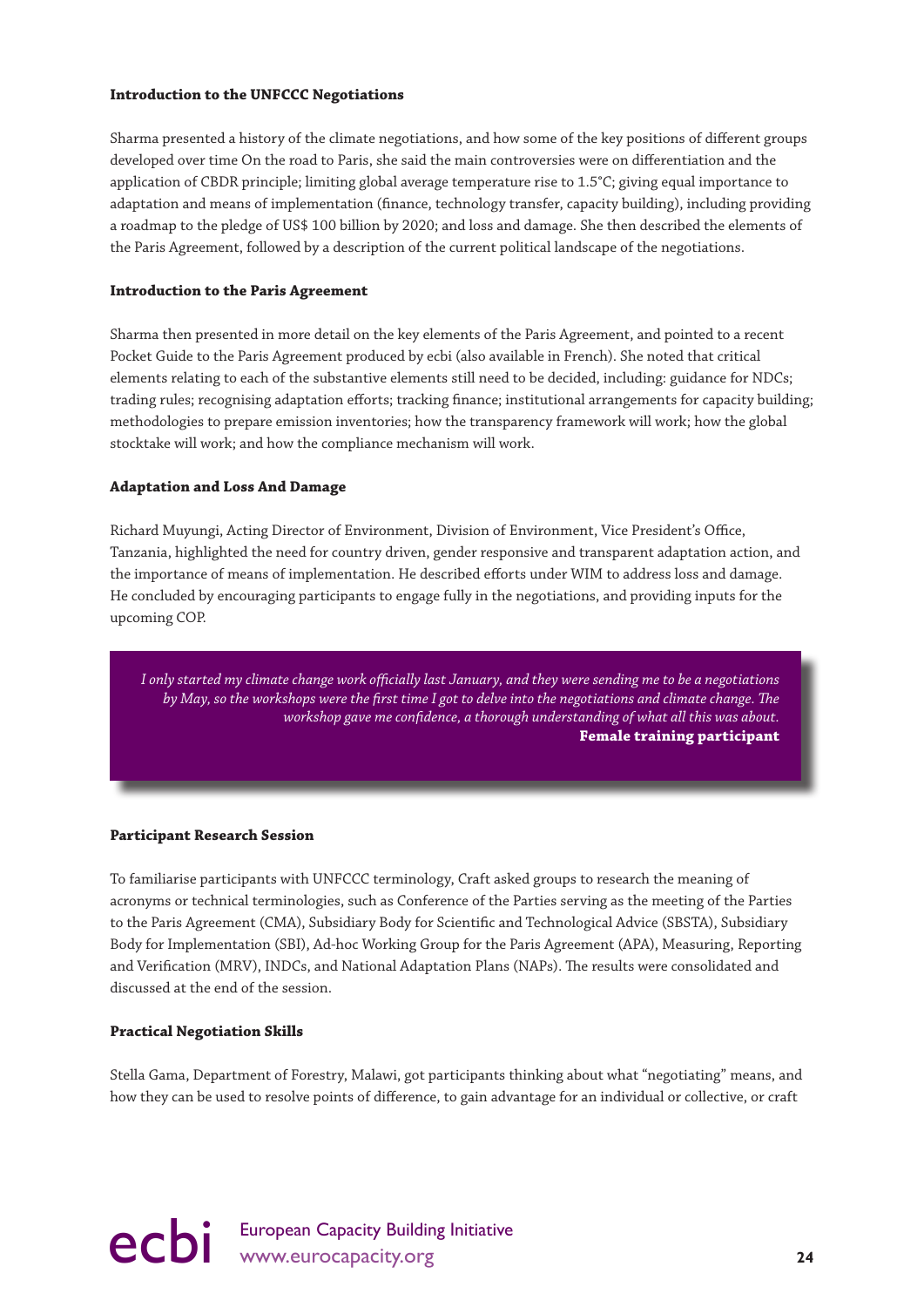outcomes to satisfy various interests. She advised participants to register for the free Harvard School of Law Program on Negotiation to improve their negotiation skills.

## **Mitigation in the Paris Agreement**

Pascale Bird, Legal Response Initiative (LRI), presented on this topic. She provided a definition of mitigation and presented a brief history under the UNFCCC. Describing the Paris outcomes on mitigation, she noted flexibility for LDCs and SIDs. Noting that several elements related to mitigation still needed to be worked out, particularly for tracking progress, she described provisions calling on Parties to conserve and enhance emissions sinks and reservoirs, and reduce emissions from deforestation and forest degradation (REDD+) , and the three mechanisms: cooperative approaches to transfer mitigation outcomes; a mechanism to mitigate emissions and support sustainable development; and a framework for non-market mechanisms to support sustainable development.

She listed next steps for the international process to operationalise the Paris Agreement. And presented the useful links for participants.

## **Mock Negotiating Session**

Craft asked participants to distribute US\$ 80 billion to mitigation, adaptation, loss and damage, technology development and transfer, transparency and capacity building, and explain the reasons why. A second session on mock negotiations, focusing on forming group positions, took place on the morning of the second day; and a third was held on the afternoon of the second day.

## **Nationally Determined Contributions**

Bird described a brief history of NDCs, and the related provisions of the Paris Agreement. She noted that while the Paris Agreement recognises the need for support for developing countries to implement their NDCs, this is not a precondition for implementation. She said the APA provisional agenda includes elements relating to providing further guidance on mitigation and adaptation elements of the NDCs. She listed next steps, including further guidance on features of NDCs and information to facilitate clarity and transparency; further guidance for accounting of NDCs; common timeframes; and guidance on adjustment of NDCs by Parties. Finally, she provided a list of useful links.

## **Terminology in the Negotiations**

Craft led a game to introduce participants to the UNFCCC terminology in this session.

## **Means of Implementation**

This session included three presentation: one on finance by Sharma, a second on capacity building by Huq, and a third on technology transfer by Gama. Sharma presented a brief history of finance in the climate context, and described the institutional arrangements. She presented the main finance elements of the Paris Outcome, and described an ecbi proposal for a joint replenishment for the financial mechanism, included in an earlier draft of the Paris Agreement, that was later dropped. She said this proposal presented by LDCs would have helped overcome a critical question that causes a great deal of distrust in the negotiations: what can count as climate finance? Finally, Sharma spoke of ways to increase the predictability of climate finance, describing two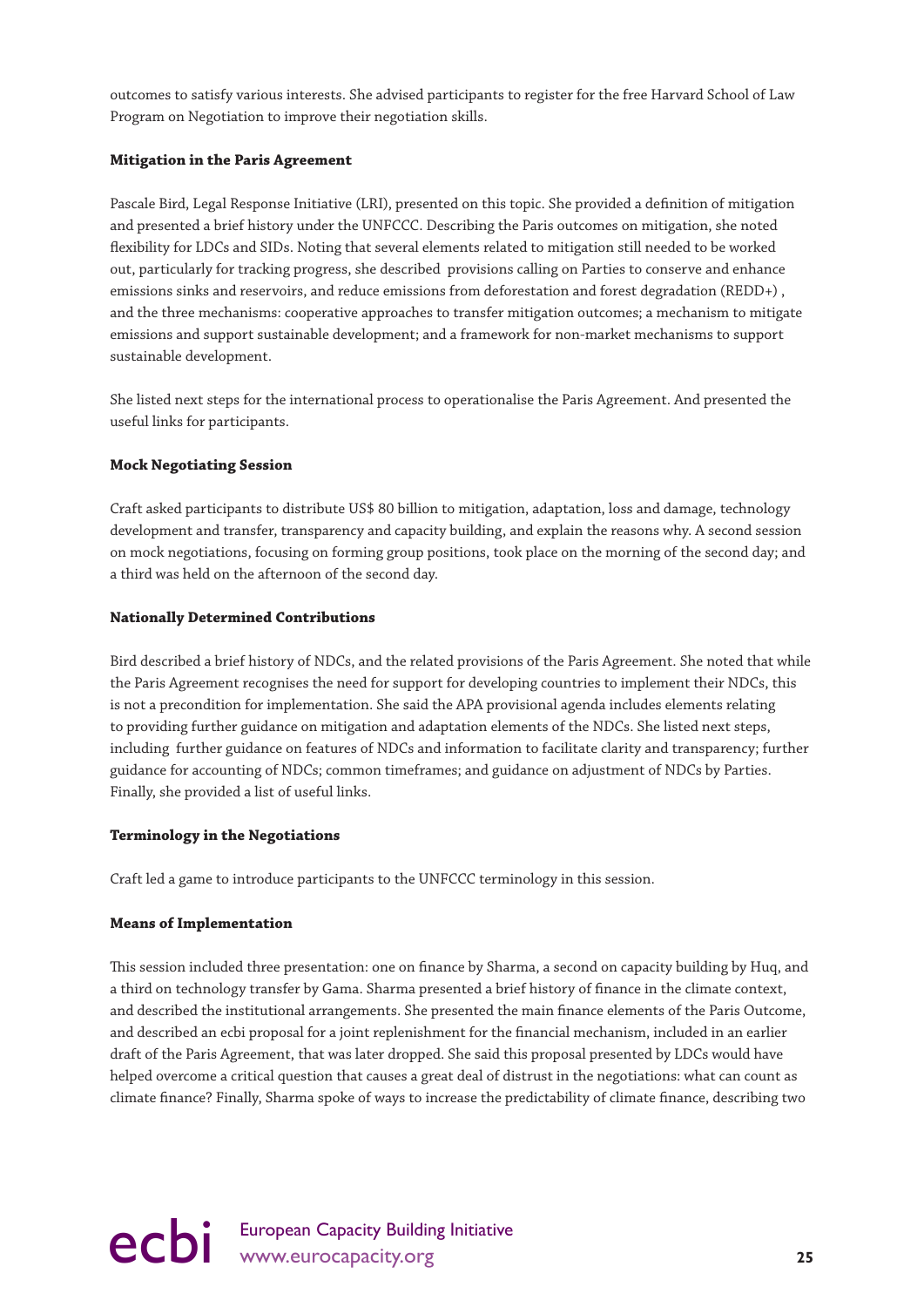<span id="page-26-0"></span>"unconventional sources" – encouraging a share of proceeds from sub-national emissions trading schemes; and crowdfunding from individuals, such as corporate air passengers.

In the presentation on capacity building, Huq called for a more sustained effort for capacity building, such as universities in LDCs. He described the Paris Committee on Capacity Building.

In her presentation on technology, Gama noted its importance to meet the goals of the UNFCCC, Kyoto Protocol and Paris Agreement. She provided a brief history, and then went on to describe how technology was dealt with under the Paris Agreement, saying the Agreement anchors and strengthens the Technology Mechanism; and establishes a technology framework to provide overarching guidance to the Mechanism. Among next steps, she listed the need to elaborate the framework, saying countries have been requested to submit their views on its purpose, contents, features and characteristics to SBSTA.

### **Gender in the UNFCCC Negotiations**

Gama engaged participants in understanding the word "gender", and thinking about its application in the climate context.

### **Mock Negotiations**

Participants were given a country to represent, and asked to negotiate a piece of text on the modalities for the submission and periodic update of adaptation communications.

### **Review Mechanisms in the Paris Agreement**

Bird described the Paris Agreement's enhanced transparency framework; five-yearly global stocktake; and mechanism to facilitate implementation and promote compliance in this section.

#### **Group Work**

Participants were given the chance to form groups to discuss national priorities, and make suggestions for developing a support strategy for participants.

#### **Feedback**

During this session, participants provided oral and written feedback on the training workshop.

#### **Concluding Session**

Huq emphasised the importance of competent negotiators to defend developing country interests. He noted that it takes years to become an experienced negotiator, and participants should not be afraid to ask questions.

### A more detailed report can be found [here](http://www.eurocapacity.org/downloads/Regional_Workshop_Dar_es_Salaam_2016.pdf).

*With the training, I know how to organise our delegation to participate in the negotiations, and provide a point of view on the draft of the decision text.* 

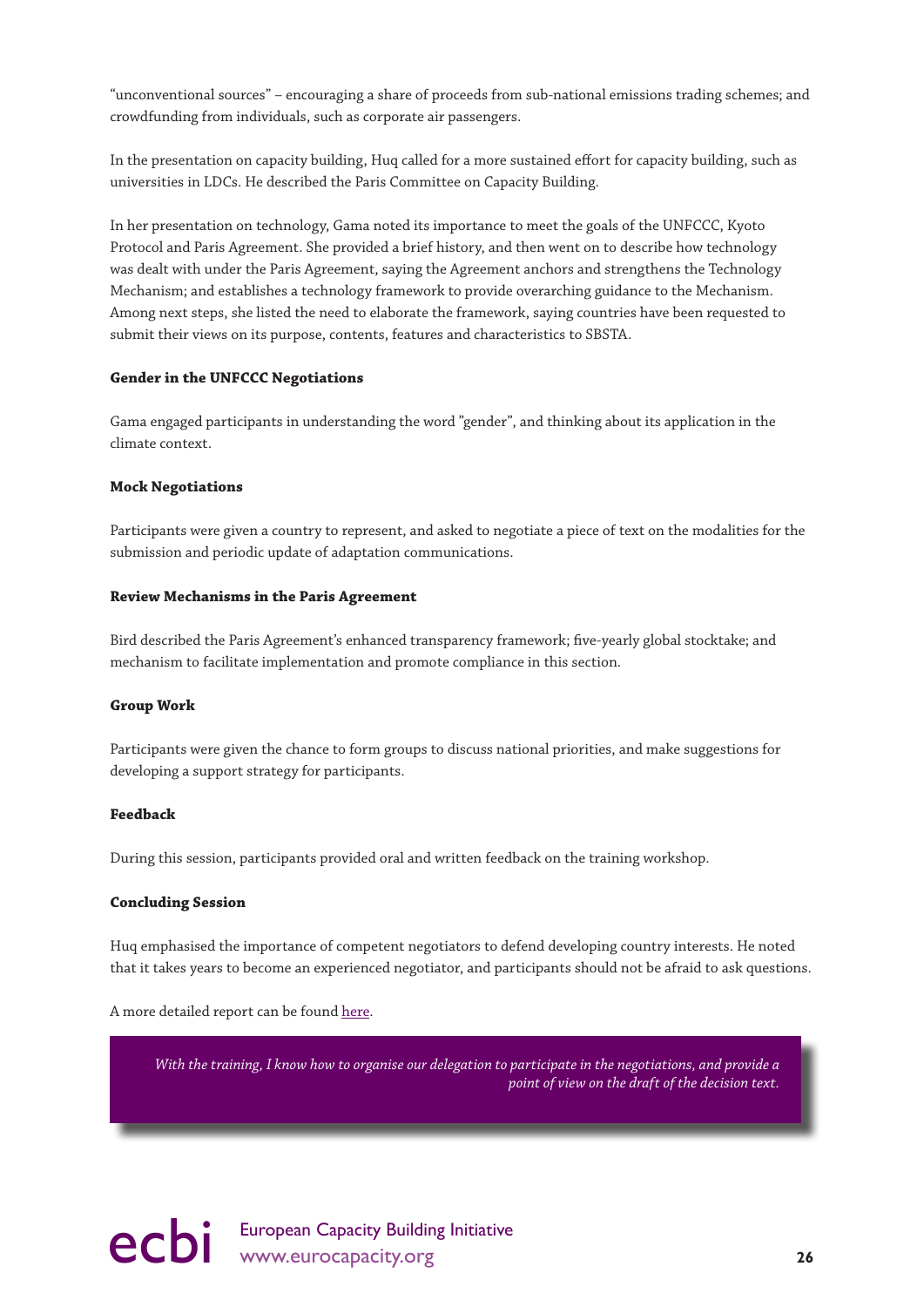## *Pre-COP Training Workshop*

The 2016 ecbi Pre-COP Workshop took place on 5 November 2016, at the Radisson Blu Hotel in Marrakech. It was attended by 19 negotiators from developing countries.

Abeysinghe welcomed participants. Ayman Cherkaoui, on behalf of the Moroccan COP 22 Presidency, expressed his appreciation for the ecbi workshop, saying it made a real difference in the capacity of negotiators to defend their national positions. Highlighting ambition as a necessity rather than as a choice, he called for constructive, transformational and positive negotiations, aimed at demonstrating concrete results. A round of introductions followed a brief welcome by Müller.

## **Priorities for Marrakech**

Honadia, an experienced negotiator from Burkina Faso, thanked ecbi for its successful efforts to build the capacity of LDCs in particular. He then described the process in Marrakech, saying six meetings will take place: COP 22; SBI; SBSTA; APA; the COP serving as the Meeting of the Parties to the Kyoto Protocol (CMP); and CMA 1. He highlighted issues of concern in each of these meetings for LDCs. A discussion followed among participants.

*When I met colleagues from other countries [in the training], and they showed their continued follow up and dedication, I was really encouraged. I thought that these people like me, they are engaging so much - and the knowledge that I have already had, and that I gained from the negotiations and the training, I can utilise at national level in my country.* 

**Female training participant** 

## **Introduction to the COP 22 Agendas**

Ambassador Ian Fry from Tuvalu introduced participants to the provisional and annotated agendas on the UNFCCC website, and described key elements for developing countries on the agenda of each of the six meetings.He advised participants to prioritise a few issues that align with their national interests to follow, saying it will not be possible for one person to follow all these issues.

Subhi Barakat, IIED, facilitated a discussion on reconciling divergent views on mitigation and adaptation communications; the definition of a contact group; how differentiation can manifest itself in implementation of the Paris Agreement; and why an ad hoc group was not formed for the second commitment period of the Kyoto Protocol.

## **A Guide to the UNFCCC Negotiations**

This was an open question and answer session facilitated by Janna Tenzing, IIED, where participants were encouraged to ask questions for clarification, and answered by Honadia based on his experience.

## **Loss and Damage**

Ambassador Fry described the negotiations on loss and damage in Paris, and the work of the WIM. He said WIM had not been able to complete its work programme, however, and will report back in Marrakech to say

ecbi European Capacity Building Initiative **27**<br>
27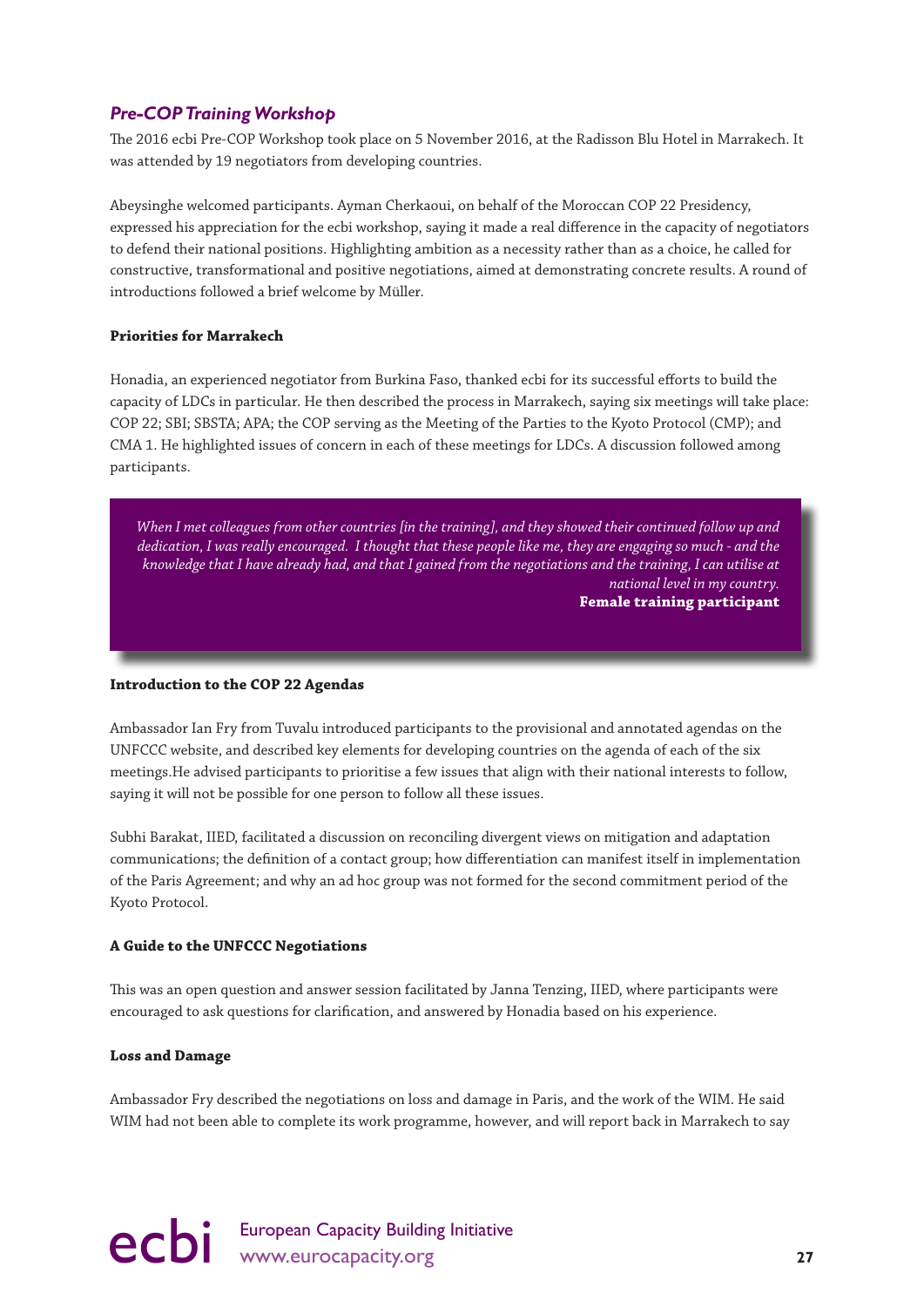so. It was due to be reviewed, but it is not clear whether it would be preferable to have a short review, even if it doesn't say much; or to have a more structured review later. He listed several questions for COP 22 to address on loss and damage. In the discussion that followed, participants discussed the need for a solidarity fund to help countries to deal with losses; the role of insurance; the UN Secretary General's Climate Resilience Initiative — Anticipate, Absorb, Reshape; and the SCF forum on loss and damage.

## **Capacity Building**

Huq presented a history of capacity building in the climate context, described the Paris provisions, and proposed a way ahead on capacity building in Marrakech.

## **Mock Negotiating Session**

Ambassador Fry described the hierarchy of meetings within the UNFCCC. A "mock negotiating session" followed, where participants were asked to negotiate draft text on the PCCB. Each participant chose a country to represent, and argued on its behalf. A feedback session took place afterwards, where the more experienced negotiators highlighted the need for more coordination between regional and country groupings; the importance of letting a group spokesperson first articulate a group position and then to express support for this position; the importance of being active rather than reactive; and the importance of coming prepared to the negotiations. At the end of the session, participants commented on the realistic nature of the mock negotiation, with the domination of developed countries, and expressed their appreciation of the mock session as a learning process.

### **Finance**

Müller discussed ways to enhance complementarity within the financial mechanism of the UNFCCC; and the predictability of climate finance. He introduced the EDA modality of the GCF, saying the GCF should mainly play the role of a "wholesaler" that deals with medium and large projects while devolving decision making even further at the national level, right down to the local level; and outsourcing at the multilateral level, for instance to the LDCF and Adaptation Fund. He then described efforts by ecbi to seek funds from sub-national entities to widen the scope of who could be approached for multilateral funding. On issues related to finance at COP 22, Müller highlighted long-term finance, the SCF report, and the review of the SCF.

## **Paris Agreement Implementation, Pending Issues**

Barakat, IIED, discussed the Paris work programme; procedural issues such as entry into force of the Paris Agreement; substantive issues such as flexibility and differentiation; thematic areas of the Paris rulebook; and misconceptions around compliance. He highlighted the challenge of achieving balance in the work programme: for instance, a lot of Parties will focus on transparency of action, but will also need to consider transparency of support. Participants discussed the decision to open CMA on 15 November, and low emissions development strategies.

A more detailed report can be found [here](http://www.eurocapacity.org/downloads/PCW_Report_Marrakech2016.pdf).

*ecbi bursary has enhanced my negotiation skills by the exposing me to and enabling me to participate in the UNFCCC negotiation process. I have got knowledge of technical process of UNFCCC negotiation, as well theo-retical concept of climate change.*  **Female training participant and Bursary holder**

ecbi European Capacity Building Initiative<br>
28<br>
28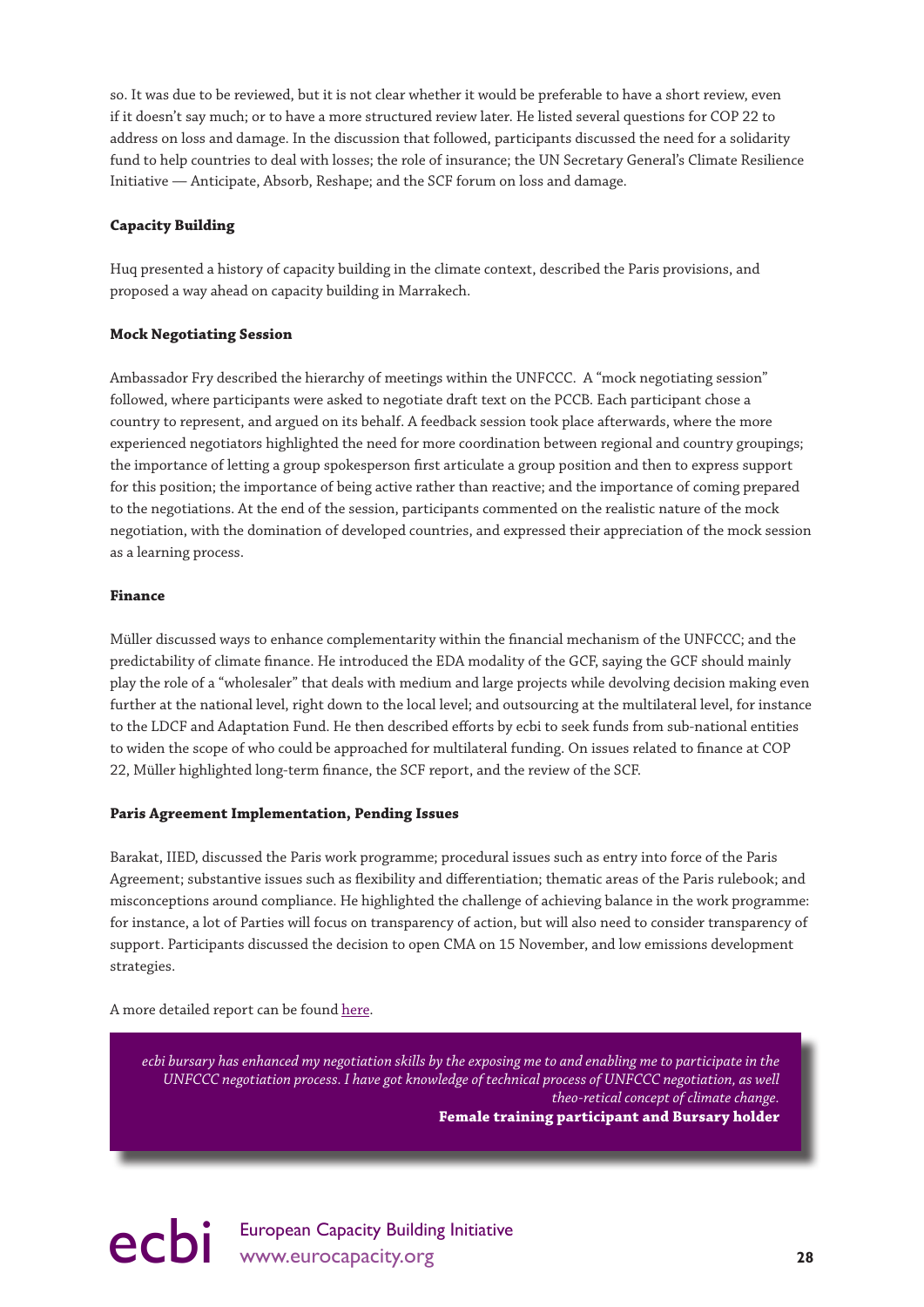## <span id="page-29-0"></span>**Publications and Policy Analysis Unit**

This has been a busy year for PPAU, with the production of printed Pocket Guides on the Paris Agreement in English and in French; four policy briefs; one background paper; five discussion/options notes; two submissions; and five meeting reports.

*The [Oxford Seminar] was very useful, in particular due to the presentation of papers and the new ideas they contained. Discussions were rich and informal.* **Julio Cordano**

Following the adoption of the Paris Agreement, we started the year with some quite reflection from a voice of experience, in a [discussion note](http://www.eurocapacity.org/downloads/Bo_Kjellen_Reflections_Paris_Agreement.pdf) by Bo Kjellén. At the same time, we set about assessing the level of ambition in the Agreement, and how this can be further improved, in another discussion note on A Dynamic Ambition [Mechanism for the Paris Agreement](http://www.eurocapacity.org/downloads/Dynamic_Ambition_Mechanism_for_Paris.pdf). The latter was produced in a highly interactive manner – drafts were sent to negotiators from several regions and countries, and their interpretations were carefully considered. It became clear during the production of this note that even negotiators who were responsible for the drafting of the Agreement had different interpretations of the same text. The process of producing this note was also an attempt at reconciling or at least narrowing those differences, to the extent possible. Another "options note" on this issue followed in October 2016, on [The Paris Ambition Mechanism: Review and Communication Cycles](http://www.eurocapacity.org/downloads/Ambition_Mechanism_Options_Final.pdf).

it was felt that a Guide on the agreement would be very useful for our constituency – both senior and junior negotiators. We therefore produced the [Pocket Guide to the Paris Agreement.](http://www.eurocapacity.org/downloads/PocketGuide-Digital.pdf) This guide, which was published in April 2016, when people were still trying to understand what was in the Agreement, proved to be very popular. We received requests for hard copies from around the world, and from a range of stakeholders – from negotiators of course, but also from bilateral agencies, universities and civil society organisations. The Guide was also accessible on the internet. At the request of the Chair of the LDC Group, the Guide was also translated to [French](http://www.eurocapacity.org/downloads/WEB-FRENCHGUIDE.pdf). This was extremely useful for our training workshop in West Africa, and for distribution during COP 22 in Marrakech, in November 2016. The popularity of the Guide has led us to consider a thematic series on key issues in the negotiations. This series will be initiated in the 2017-2018 period.

For our policy briefs, we were advised by our Advisory Committee to tackle the "new" issues that had arisen in the Paris Agreement. So we produced policy briefs on: [The Global Stocktake under the Paris Agreement](http://www.eurocapacity.org/downloads/GST_2016%5b1%5d.pdf); [Transparency of Action and Support under the Paris Agreement](http://www.eurocapacity.org/downloads/Transparency_in_Paris_Agreement.pdf); and [From Contribution Framework to](http://www.eurocapacity.org/downloads/Dynamic_Ambition_Mechanism_published.pdf)  [Ambition Mechanism: How to enhance mitigation ambition under the Paris Agreement.](http://www.eurocapacity.org/downloads/Dynamic_Ambition_Mechanism_published.pdf) To ensure these addressed the questions that negotiators want answered, we timed the production of the first draft with the 2016 ecbi Fellowship in Oxford. The drafts were presented to the Fellows and European participants, and discussed before being finalised. This approach also worked well, ensuring wide ownership and use of the policy briefs.

"Old" issues, however, still had to remain a priority. The question of raising sufficient climate finance remained a problem and was not addressed in the Paris Agreement. We proposed T[wo Unconventional Options to](http://wo Unconventional Options to Enhance Multilateral Climate Finance)  [Enhance Multilateral Climate Finance](http://wo Unconventional Options to Enhance Multilateral Climate Finance) in another policy brief. This brief was used extensively to advocate for sub-national contributions of shares of proceeds on the one hand; and for crowdfunding for the Adaptation

ecbi European Capacity Building Initiative and Capacity.org 29